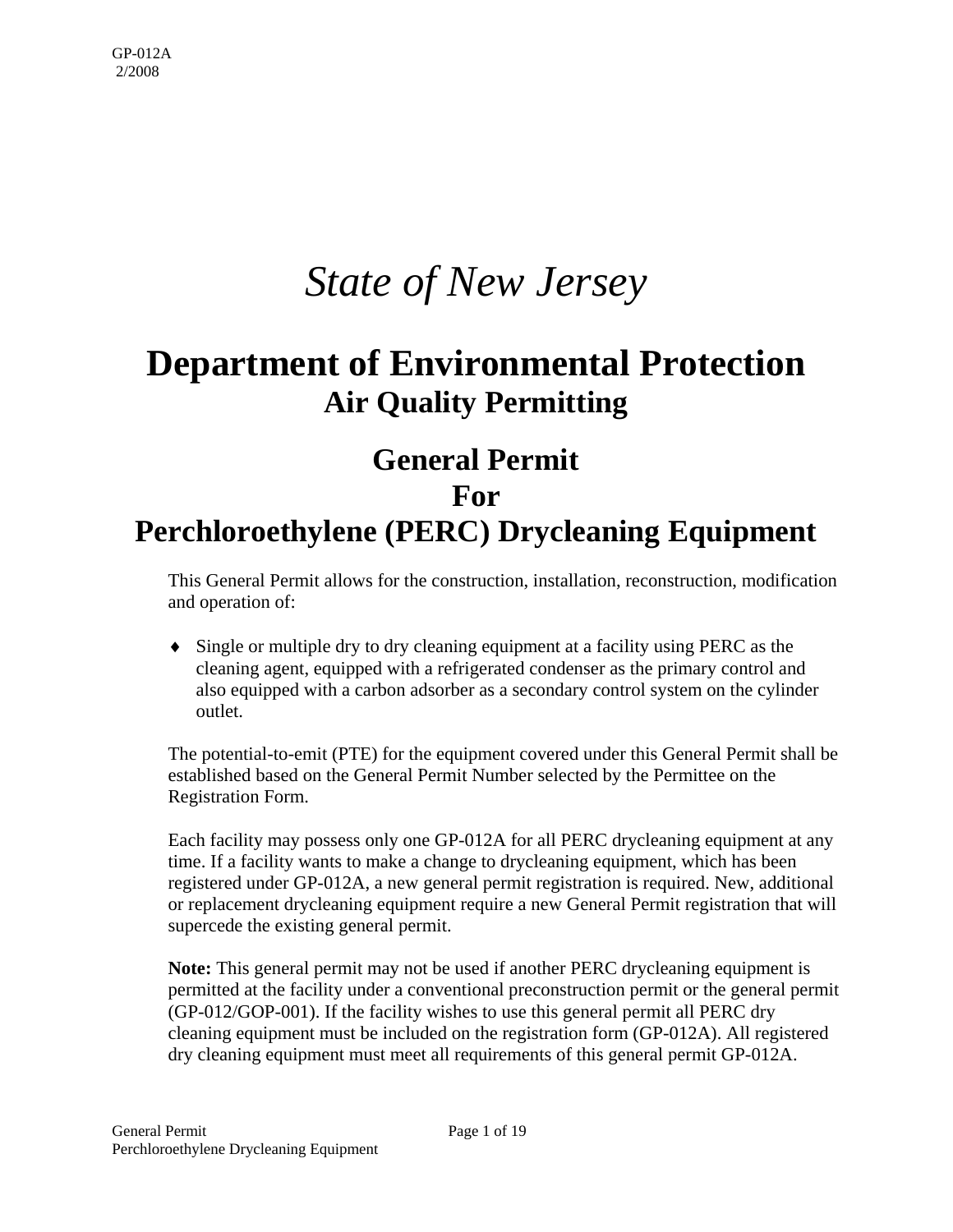#### **I. DEFINITIONS**

The terms used in this General Permit shall have the meanings given to them in N.J.A.C. 7:27-et seq., MACT and/or as defined below:

**"Carbon Adsorber"** means a bed of activated carbon into which an airperchloroethylene gas-vapor stream is routed and which adsorbs the perchloroethylene on the carbon.

**"Child care center"** generally means any home or facility, by whatever name known, licensed by the Department of Human Services which is maintained for the care, development or supervision of six or more children under 13 years of age who attend for less than 24 hours a day. Specifically, this term has the meaning as set forth at N.J.A.C. 10:122-1.2.

**"Closed-loop machine"** means dry cleaning equipment in which washing, extraction, and drying are all performed in the same single unit (also known as dry-to-dry) and which recirculates the perchloroethylene laden vapor through a control system with no exhaust to the atmosphere during the drying cycle.

**"Co-residential"** means a dry cleaning facility that is located in a building in which people reside."

"**Distance to Nearest Sensitive Receptor**" means the shortest distance from the dry cleaning facility to the nearest point of a sensitive receptor.

**"Diverter Valve"** means a flow control device that prevents room air from passing through a refrigerated condenser when the door of the dry cleaning machine is open.

**"Dry cleaning" or "perchloroethylene dry cleaning"** means the process used to remove soil, greases, paints, and other unwanted substances from materials with perchloroethylene.

**"Dry cleaning cycle"** means the washing and drying of articles in a dry-to-dry machine.

**"Dry cleaning equipment"** means any machine, device, or apparatus used to dry clean materials with perchloroethylene or to remove residual perchloroethylene from previously cleaned materials. Dry cleaning equipment may include, but is not limited to, a transfer machine, a vented machine, a converted machine, a closed-loop machine, a reclaimer, or a drying cabinet.

**"Dry cleaning equipment drum"** means the perforated container inside the dry cleaning machine that holds the articles during dry cleaning.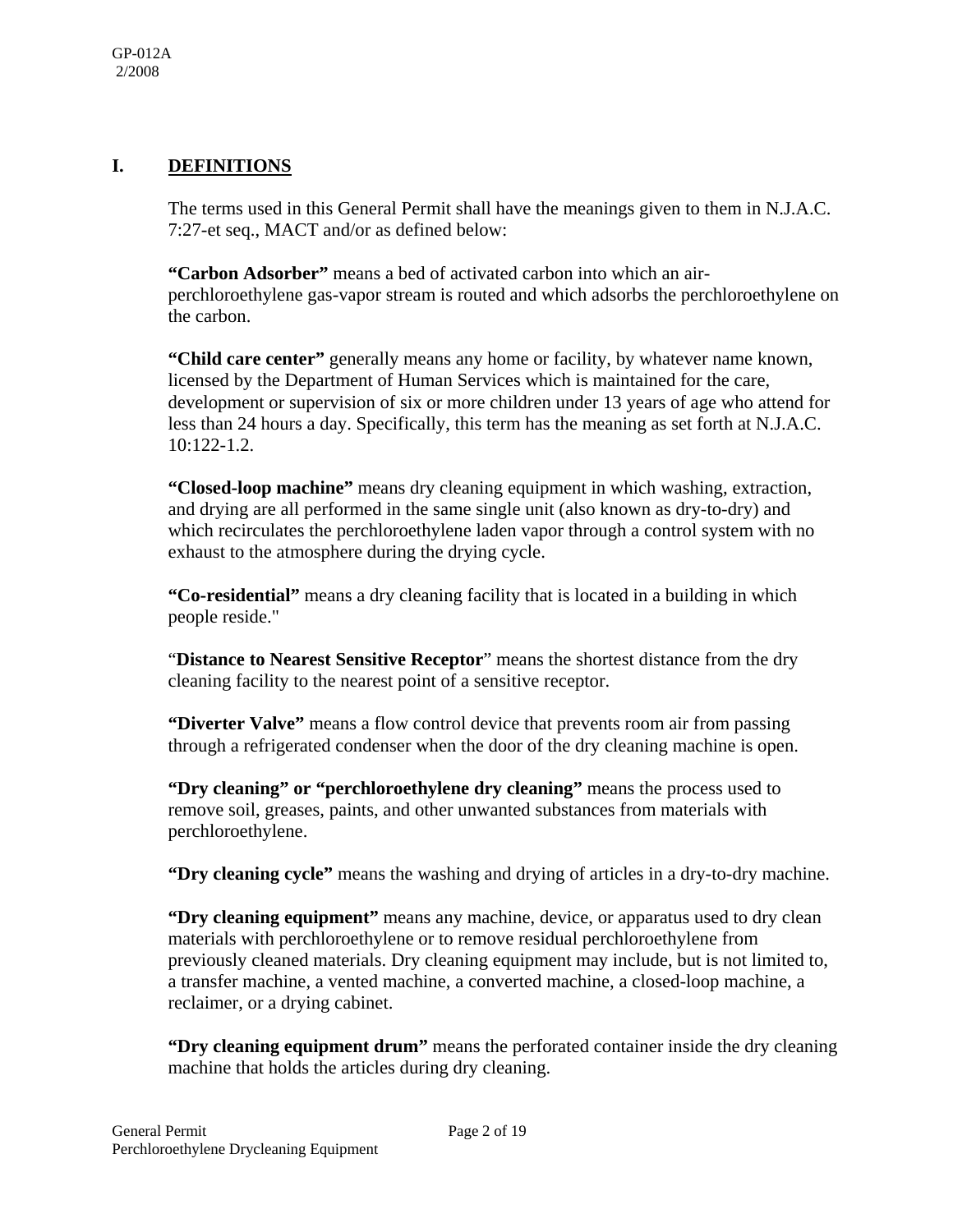"**Drycleaning facility**" means a facility with one or more dry cleaning systems that are located on one or more contiguous properties and are owned or operated by the same person (or by persons under common control). The facility encompasses all services and/or products made available to the facility's customers including, but not limited to, dry cleaning, tailoring, shoe repair, laundry, rug cleaning, drapery cleaning, new drapery sales, smoke and fire damage restoration, tuxedo rental, lint rollers, and replacement buttons.

 **"Dry cleaning system"** means all of the following equipment, devices, or apparatus associated with the perchloroethylene dry cleaning process: dry cleaning equipment; filter or purification systems, waste holding, treatment, or disposal systems; perchloroethylene supply systems; dip tanks; pumps; gaskets; piping, ducting, fittings, valves, or flanges that convey perchloroethylene-contaminated air; and control systems.

**"Dry-to-dry equipment"** means a one-machine dry cleaning operation in which washing and drying are performed in the same machine.

**"Filter"** means a porous device through which perchloroethylene is passed to remove contaminants in suspension. Examples include, but are not limited to, lint filter (button trap), cartridge filter, tubular filter, regenerative filter, prefilter, polishing filter, and spin disc filter.

**"Maximum Achievable Control Technology (MACT)"** means a standard or rule promulgated under 40 CFR 63.

 **"Muck cooker"** means a device for heating perchloroethylene-laden waste material to volatilize and recover perchloroethylene.

 **"Perceptible Leaks"** mean any perchloroethylene vapor or liquid leaks that are obvious from:

(1) The odor of perchloroethylene;

(2) Visual observation, such as pools or droplets of liquid; or

(3) The detection of gas flow by passing the fingers over the surface of equipment.

**"Perchloroethylene consumed"** means the total volume of perchloroethylene purchased based upon purchase receipts or other reliable measures.

**"Primary control system"** means a refrigerated condenser, or an equivalent closed-loop vapor recovery system.

 **"Refrigerated Condenser"** means a closed-loop vapor recovery system into which prechloroethylene vapors are introduced and then trapped by cooling below the dew point of the perchloroethylene.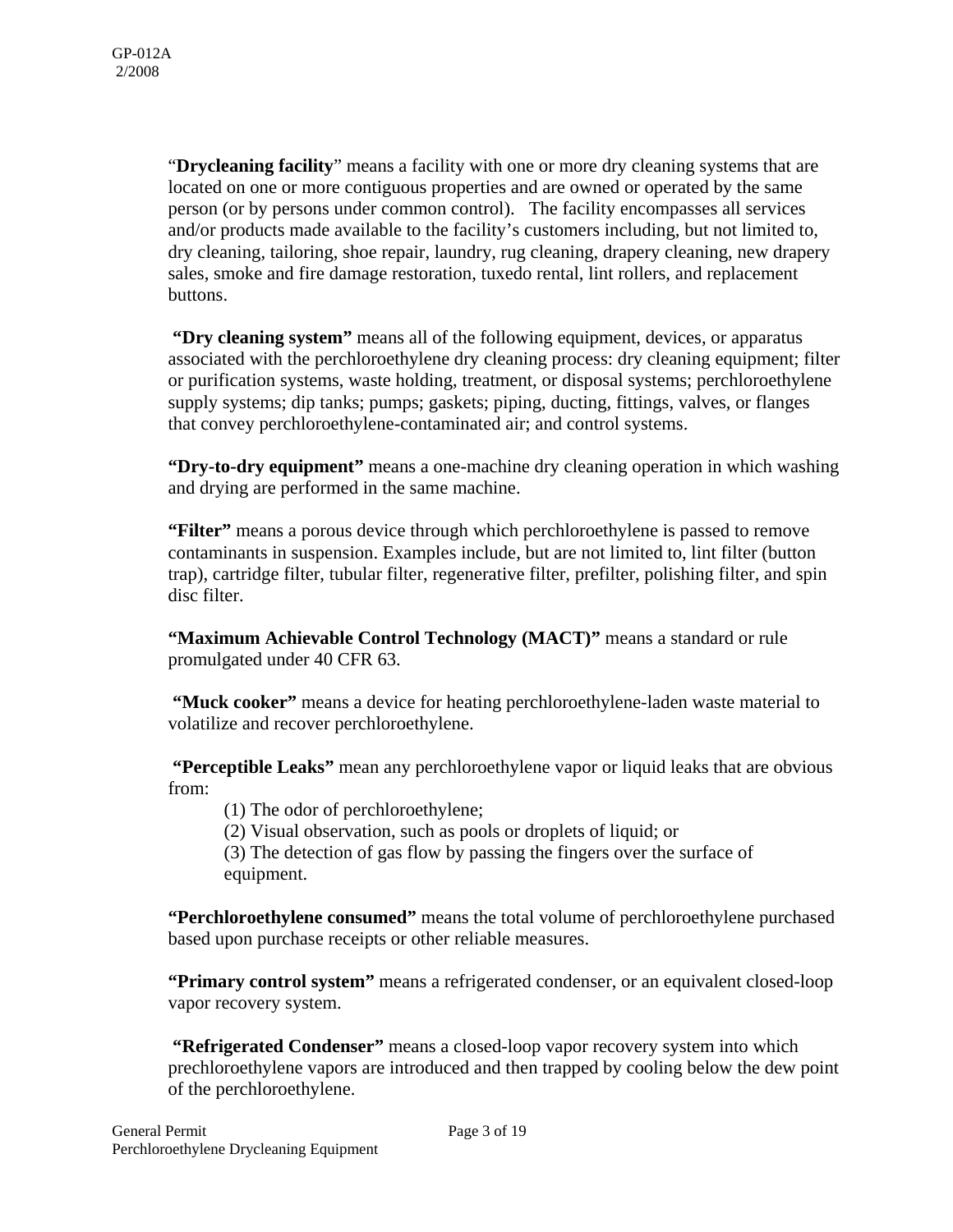**"Refrigerated Condenser Coil"** means the coil containing the chilled liquid used to cool and condense the perchloroethylene.

**"Residence"** means any dwelling or housing in which people reside excluding short-term housing that is occupied by the same person for a period of less than 180 days (such as a hotel room.)

**"Secondary Control System"** means a device or apparatus that reduces the concentration of perchloroethylene in the recirculating air at the end of the drying cycle, beyond the level achievable with a refrigerated condenser alone, and is designed to reduce perchloroethylene concentration below 300 ppm for equipment manufactured after January 1, 2002 or below 500 ppm for equipment manufactured before January 1, 2002.

**"Sensitive Receptor"** means any residence; any educational resource for minors including, but not limited to, schools or preschools for kindergarten through twelfth grade (K-12) or early childhood education; and health care or community care including, but not limited to, hospitals, long-term care, adult day care, child care centers, and family day care homes.

 **"Still"** means any device used to volatilize and recover perchloroethylene from contaminated perchloroethylene.

**"Temperature Sensor"** means a thermometer or thermocouple used to measure temperature.

**"Transfer machine"** means a multiple-machine dry cleaning operation in which washing and drying are performed in different machines. Examples include, but are not limited to:

(1) A washer and dryer(s);

(2) A washer and reclaimer(s); or

(3) A dry-to-dry machine and reclaimer(s).

 **"Water Separator"** means any device used to recover perchloroethylene from a waterperchloroethylene mixture.

### **II. AUTHORITY**

This General Permit is issued under the authority of N.J.S.A 26:2C-9.2. This General Permit shall allow for inspection and evaluation to assure conformance with all provisions of N.J.A.C. 7:27 et seq. An opportunity for public comment on this General Permit was provided on November 5, 2007.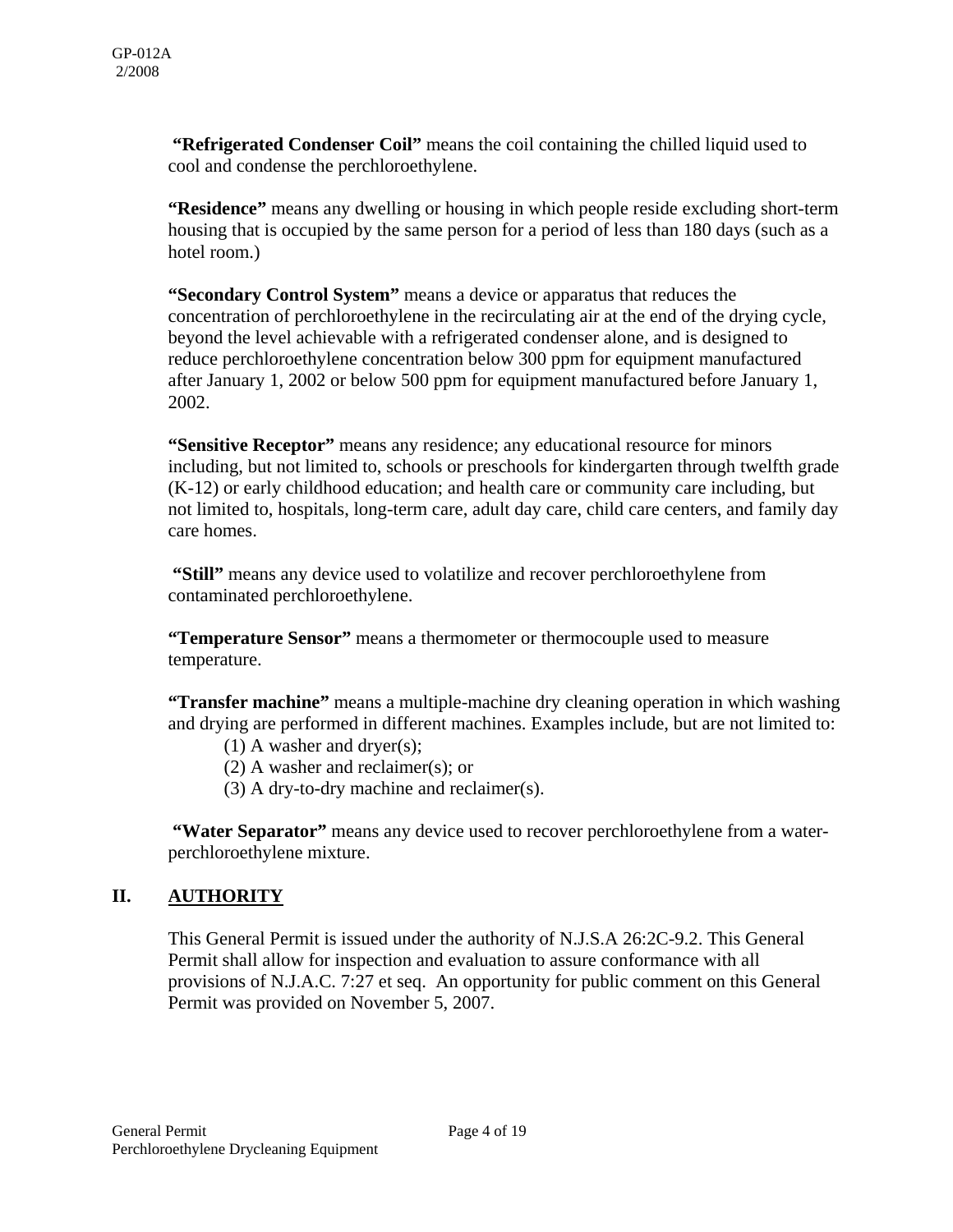#### **III. APPLICABILITY**

This General Permit allows for the construction, installation, reconstruction, modification and operation of:

♦ Single or multiple dry to dry cleaning equipment at a facility using PERC as the cleaning agent, equipped with a refrigerated condenser as the primary control and also equipped with a carbon adsorber as a secondary control system on the cylinder outlet.

The potential-to-emit (PTE) for the equipment covered under this General Permit shall be established based on the General Permit Number selected by the Permittee on the Registration Form.

Each facility may possess only one GP-012A for all PERC drycleaning equipment at any time. If a facility wants to make a change to drycleaning equipment, which has been registered under GP-012A, a new general permit registration is required. New, additional or replacement drycleaning equipment require a new General Permit registration that will supercede the existing general permit.

**Note:** This general permit may not be used if another PERC drycleaning equipment is permitted at the facility under a conventional preconstruction permit or the general permit (GP-012/GOP-001). If the facility wishes to use this general permit all PERC dry cleaning equipment must be included on the registration form (GP-012A). All registered dry cleaning equipment must meet all requirements of this general permit GP-012A.

### **IV. EXCLUSIONS**

- ♦ **This general permit can not be used unless all PERC drycleaning equipment at the facility are included in this general permit; AND**
- ♦ **This general permit can not be used to register the following equipment:**
- 1. PERC Drycleaning using transfer machines.
- 2. PERC Drycleaning equipment using a Refrigerated Condenser as the only means of controlling emissions.
- 3. PERC Drycleaning equipment using Carbon Adsorption as the only means of controlling emissions.
- 4. PERC Drycleaning equipment with perchloroethylene usage more than the amount allowed in the Options Table per year.
- 5. PERC Drycleaning equipment at a co-residential dry cleaning facility.
- 6. PERC Drycleaning facility located less than 50 feet to the nearest sensitive receptor.
- 7. Boilers and heaters used at the facility.
- 8. Non HAP cleaning equipment used at the facility.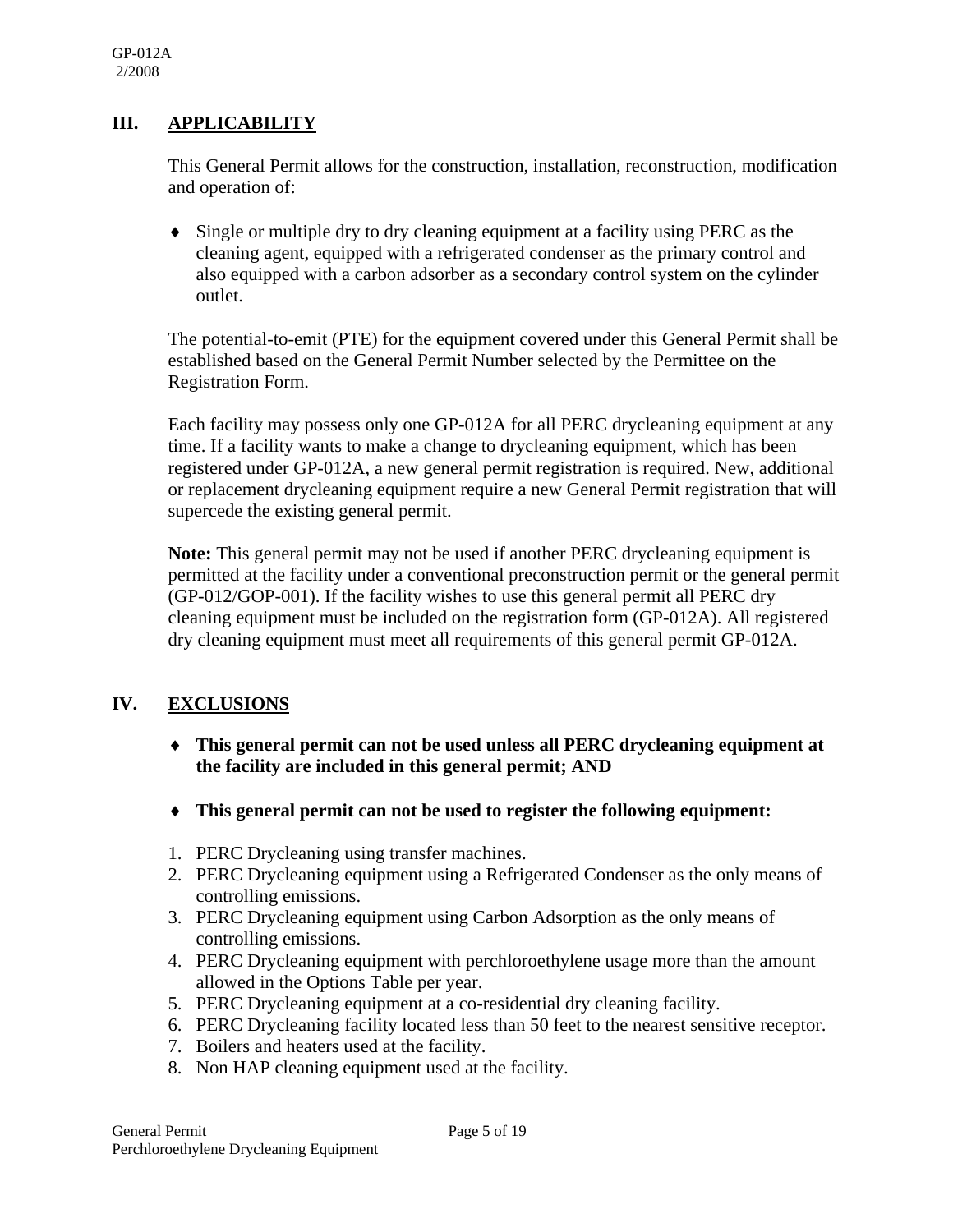### **V. POTENTIAL-TO-EMIT (PTE) AND (PERC) USAGE OPTIONS**

The annual emission rates (PTE) for perchloroethylene is determined from the General Permit number, which is based on annual PERC usage and the distance to the nearest sensitive receptor.

The potential-to-emit (PTE) for the equipment covered under this General Permit shall be established based on the General Permit Number selected by the Permittee on the Registration Form.

Only one General Permit Number can be selected from the Options table.

| POTENTIAL(S) TO EMIT (IN TPY) |                                                                      |                   |                |  |
|-------------------------------|----------------------------------------------------------------------|-------------------|----------------|--|
|                               | ARE ESTABLISHED BY SELECTING THE DISTANCE FROM THE CLOSEST POINT     |                   |                |  |
|                               | OF THE DRY CLEANING FACILITY, TO THE NEAREST SENSITIVE RECEPTOR.     |                   |                |  |
|                               | <b>SELECTION OF THE APPROPRIATE DISTANCE ESTABLISHES THE MAXIMUM</b> |                   |                |  |
|                               | ALLOWABLE PERC USAGE IN GALLONS PER YEAR.                            |                   |                |  |
| <b>General</b>                | <b>Distance from the closest</b>                                     | <b>Maximum</b>    | <b>PTE</b>     |  |
| <b>Permit</b>                 | point of the dry cleaning                                            | <b>PERC Usage</b> | Perchloro-     |  |
| <b>Number</b>                 | facility to the nearest                                              | (gals/year)       | ethylene (TPY) |  |
| sensitive receptor            |                                                                      |                   |                |  |
|                               | (feet)                                                               |                   |                |  |
| $PDC - A1$                    | 50 or greater                                                        | 76                | 0.13           |  |
| $PDC - A2$                    | 65 or greater                                                        | 95                | 0.16           |  |
| $PDC - A3$                    | 100 or greater                                                       | 152               | 0.26           |  |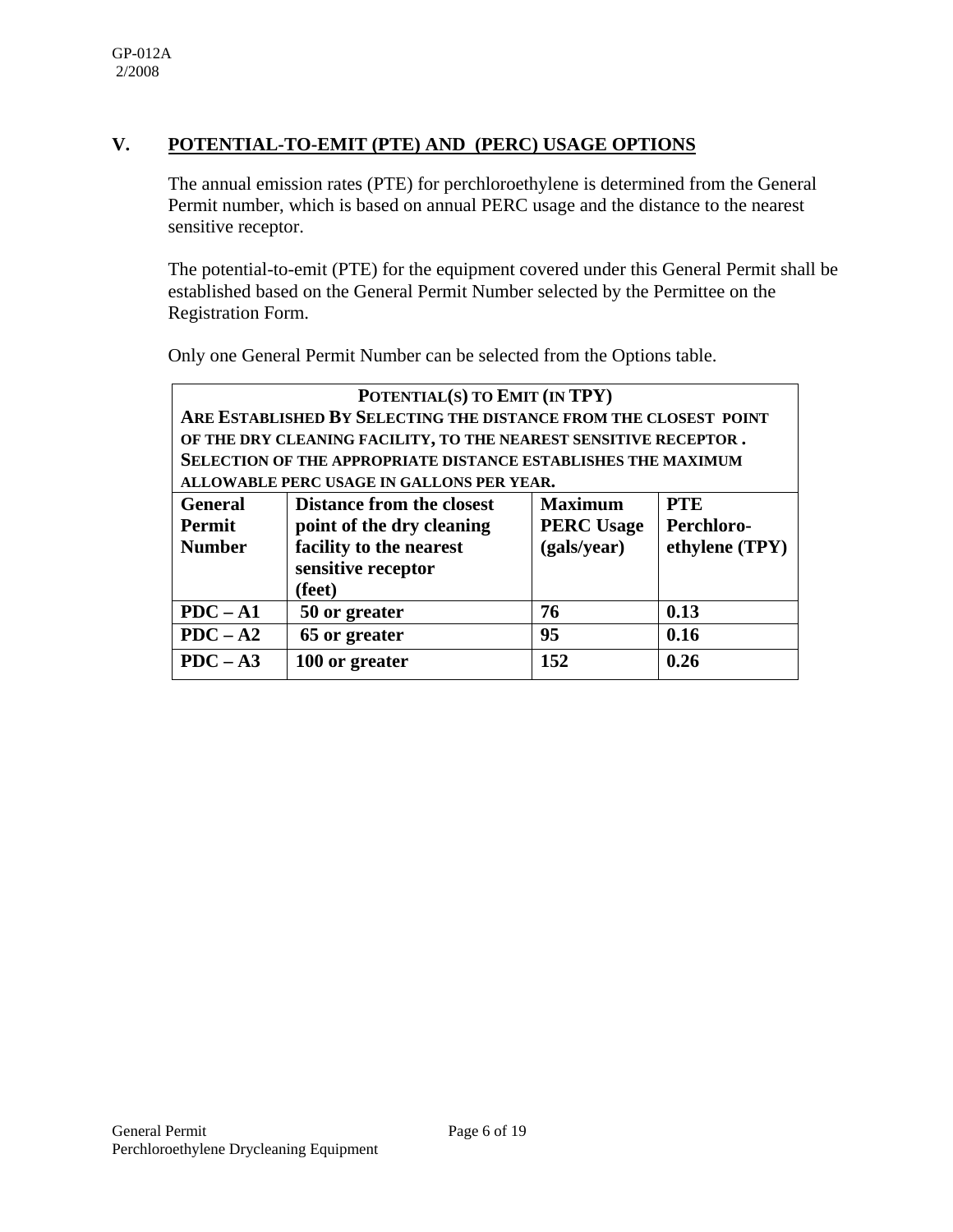| Ref.#            | Applicable Requirement                                                                                                                                                                                                                                                                                                             | Monitoring Requirement                                                                                                                                                                                                                                                                                                                                                                                                                                                                                                                                                                                                                                                         | Recordkeeping Requirement                                                                                                                                                                                                                                                                                                                                                                                                                                                                                                                                                         | Submittal/Action Requirement                                                                                                                                                                                                                                                                                                                                                           |
|------------------|------------------------------------------------------------------------------------------------------------------------------------------------------------------------------------------------------------------------------------------------------------------------------------------------------------------------------------|--------------------------------------------------------------------------------------------------------------------------------------------------------------------------------------------------------------------------------------------------------------------------------------------------------------------------------------------------------------------------------------------------------------------------------------------------------------------------------------------------------------------------------------------------------------------------------------------------------------------------------------------------------------------------------|-----------------------------------------------------------------------------------------------------------------------------------------------------------------------------------------------------------------------------------------------------------------------------------------------------------------------------------------------------------------------------------------------------------------------------------------------------------------------------------------------------------------------------------------------------------------------------------|----------------------------------------------------------------------------------------------------------------------------------------------------------------------------------------------------------------------------------------------------------------------------------------------------------------------------------------------------------------------------------------|
| $\overline{1}$ . | The owner or operator shall determine<br>the maximum PERC usage in gallons<br>per year for the purpose of determining<br>applicability with the information<br>presented in the application. The<br>Perchloroethelyne purchased for the<br>facility shall not exceed the option<br>chosen in the Table.<br>[N.J.A.C. 7:27-8.13(a)] | Monitored by calculations each month<br>during operation. The owner or<br>operator shall calculate the maximum<br>PERC usage of every month by<br>summing the volume of all<br>perchloroethylene purchases made in<br>each of the previous 12 months (use a<br>consumption of zero for months in<br>which there were no perchloroethylene<br>purchases).<br>$[N.J.A.C. 7:27-8.13(d)]$                                                                                                                                                                                                                                                                                          | Recordkeeping by manual logging of<br>parameter or storing data in a computer<br>data system each month during<br>operation. The owner or operator shall<br>maintain the following information:<br>(1) Receipts of perchloroethylene<br>purchases; (2) The volume of<br>perchloroethylene purchased; and (3)<br>The calculation and result of the yearly<br>perchloroethylene consumption<br>determination. All records must be<br>readily accessible and available to the<br>Department for a period of five years.<br>$[N.J.A.C. 7:27-8.13(d)]$                                 | Submit notification: Upon occurrence of<br>event. Written notification: Upon<br>exceeding your selected option in any 12-<br>month period, the owner or operator shall<br>submit a notification of non-compliance<br>status signed by a responsible official to:<br>New Jersey DEP<br>Minor Source Compliance<br>P.O. Box 407<br>Trenton, NJ 08625-0407<br>[N.J.A.C. 7:27-8.13(d)4]    |
| $\overline{2}$ . | The owner or operator shall route the<br>air-perchloroethylene gas-vapor stream<br>contained within each dry cleaning<br>machine through a properly operating<br>refrigerated condenser.<br>[N.J.A.C. 7:27-8.13(a)]                                                                                                                | Monitored by pressure measurement<br>device each week during operation.<br>The owner or operator shall monitor<br>the refrigeration system high and low<br>pressure during the drying phase to<br>determine if they are in the range<br>specified in the manufacturer's<br>operating instructions.<br>If the machine is not equipped with<br>refrigeration system pressure gauges,<br>the owner or operator shall monitor<br>each week a permanently affixed<br>temperature instrument at the outlet of<br>the refrigerated condenser to determine<br>whether the temperature is less than or<br>equal to $7.2$ degrees C (45 degrees F)<br>before the end of the cool-down or | Recordkeeping by manual logging of<br>parameter or storing data in a computer<br>data system each week during<br>operation. The owner or operator shall<br>maintain once each week a log of the<br>date, high pressure, low pressure, and<br>recommended high and low pressure<br>range from manufacturer's operating<br>instructions<br>The owner or operator shall maintain<br>once each week a log of the date and<br>temperature instrument monitoring<br>results.<br>All records must be readily accessible<br>and available to the Department for a<br>period of five years | Cease operation or comply: Upon<br>occurrence of event. If the monitored high<br>& low pressure readings are not in the<br>manufacturer's specified range or the<br>monitored temperature exceeds 7.2 degrees<br>C (45 degrees F), the owner or operator<br>shall adjust or repair the dry cleaning<br>system before continuing to operate the<br>system.<br>$[N.J.A.C. 7:27-8.13(d)]$ |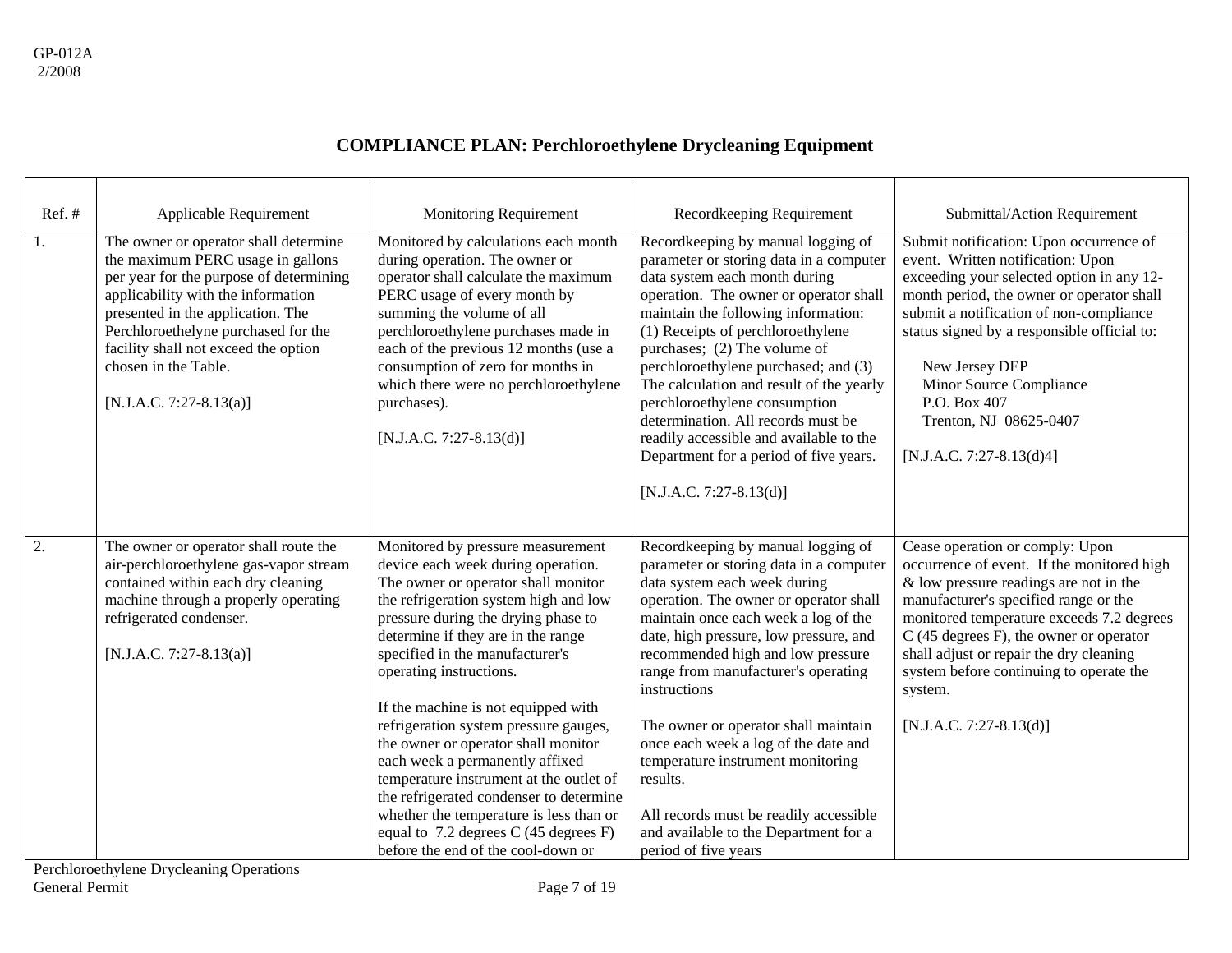| Ref. #           | Applicable Requirement                                                                                                                                                                                                                                                                                                                | <b>Monitoring Requirement</b>                                                                                                                                                                                                                                                                                                                                                                            | Recordkeeping Requirement | Submittal/Action Requirement |
|------------------|---------------------------------------------------------------------------------------------------------------------------------------------------------------------------------------------------------------------------------------------------------------------------------------------------------------------------------------|----------------------------------------------------------------------------------------------------------------------------------------------------------------------------------------------------------------------------------------------------------------------------------------------------------------------------------------------------------------------------------------------------------|---------------------------|------------------------------|
|                  |                                                                                                                                                                                                                                                                                                                                       | drying cycle while the gas-vapor<br>stream is flowing through the<br>condenser.<br>The temperature instrument shall be<br>designed to measure a temperature of<br>7.2 degrees C (45 degrees F) to an<br>accuracy of $+/- 1.1$ degrees C $(+/- 2)$<br>degrees F). The permittee shall<br>maintain the temperature instrument<br>according to manufacturer's<br>specifications.<br>[N.J.A.C. 7:27-8.13(d)] | $[N.J.A.C. 7:27-8.13(d)]$ |                              |
| $\overline{3}$ . | Each Dry-to-Dry PERC dry cleaning<br>machine must be equipped with a carbon<br>adsorber on the cylinder outlet designed<br>to reduce the PERC concentration below<br>300 ppm for equipment manufactured<br>after January 1, 2002 or below 500 ppm<br>for equipment manufactured before<br>January 1, 2002.<br>[N.J.A.C. 7:27-8.13(a)] | None.                                                                                                                                                                                                                                                                                                                                                                                                    | None.                     | None.                        |
| $\overline{4}$ . | The owner or operator shall store any<br>perchloroethylene or material containing<br>perchloroethylene in covered containers<br>with no perceptible leaks.<br>[N.J.A.C. 7:27-8.13(a)]                                                                                                                                                 | None.                                                                                                                                                                                                                                                                                                                                                                                                    | None.                     | None.                        |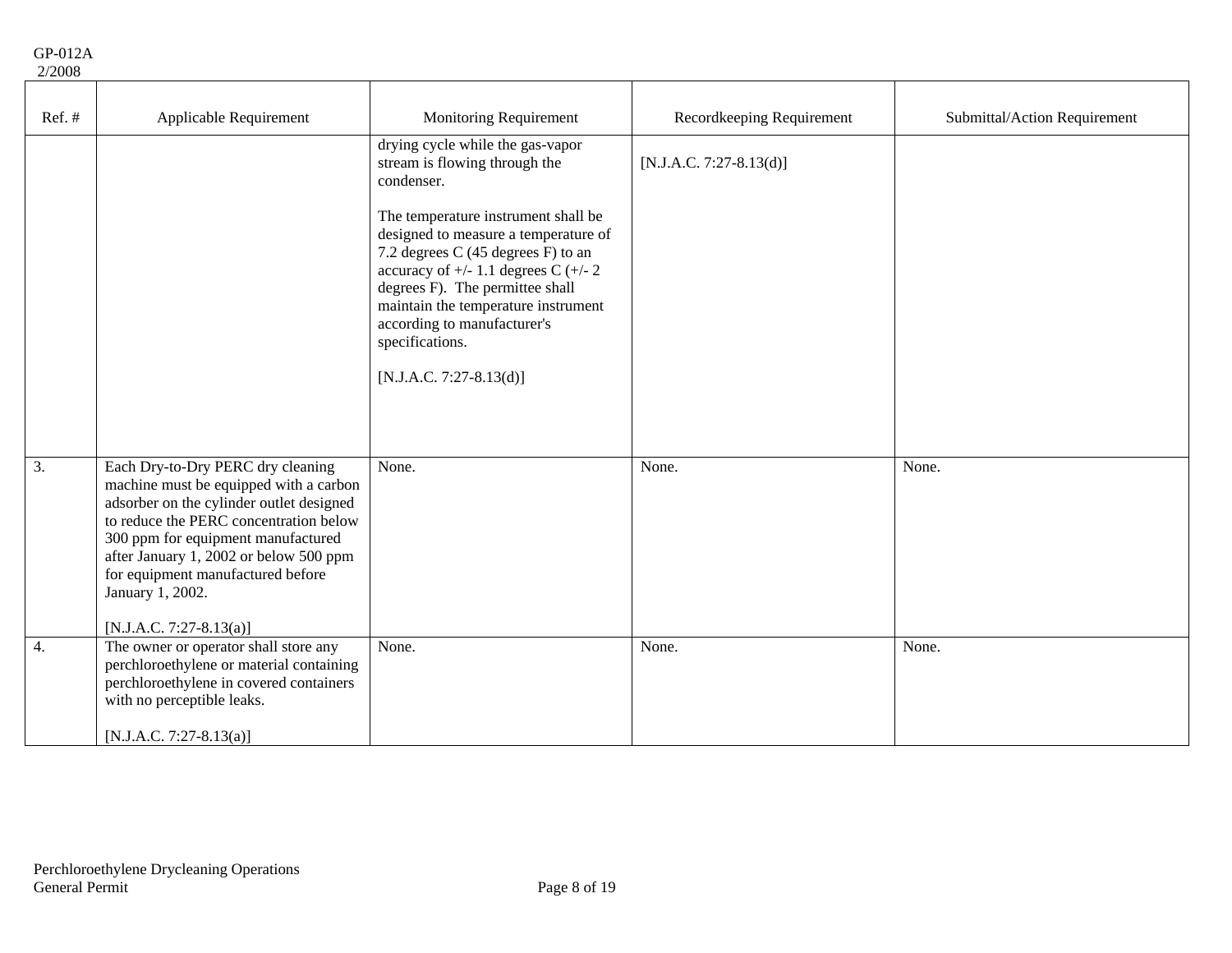| Ref.#            | Applicable Requirement                                                                                                                                                                                                                                                                                                                                                                                                                                                                                                                                       | <b>Monitoring Requirement</b>                                                                                                                                                                                                                                                                                                                                                                                                                                                                                                                                                       | Recordkeeping Requirement                                                                                                                                                                                                                                                                                                                                                                                                                                                                                          | Submittal/Action Requirement                                                                                                                                                                                                               |
|------------------|--------------------------------------------------------------------------------------------------------------------------------------------------------------------------------------------------------------------------------------------------------------------------------------------------------------------------------------------------------------------------------------------------------------------------------------------------------------------------------------------------------------------------------------------------------------|-------------------------------------------------------------------------------------------------------------------------------------------------------------------------------------------------------------------------------------------------------------------------------------------------------------------------------------------------------------------------------------------------------------------------------------------------------------------------------------------------------------------------------------------------------------------------------------|--------------------------------------------------------------------------------------------------------------------------------------------------------------------------------------------------------------------------------------------------------------------------------------------------------------------------------------------------------------------------------------------------------------------------------------------------------------------------------------------------------------------|--------------------------------------------------------------------------------------------------------------------------------------------------------------------------------------------------------------------------------------------|
| $\overline{5}$ . | The owner or operator shall inspect the<br>dry cleaning system each calendar week<br>during operation for any perceptible<br>leaks including but not limited to: (1)<br>Hose and pipe connections, fittings,<br>couplings, and valves; (2) Door gaskets<br>and seatings; (3) Filter gaskets and<br>seatings; (4) Pumps; (5) Solvent tanks<br>and containers; (6) Water separators; (7)<br>Muck cookers; (8) Stills; (9) Exhaust<br>dampers; (10) Diverter valves; and (11)<br>All filter housings.<br>[N.J.A.C. 7:27-8.13(a)]                                | Monitored by visual determination<br>each week during operation. Inspect<br>the dry cleaning system once each<br>calendar week during operation for any<br>perceptible leaks.<br>[N.J.A.C. 7:27-8.13(d)]                                                                                                                                                                                                                                                                                                                                                                            | Other: Recordkeeping by manual<br>logging of the inspection results or<br>storing data in a computer data system<br>each week during operation. The<br>owner or operator shall maintain once<br>each calendar week a log of the dates<br>of inspections and the locations of any<br>perceptible leaks found and the<br>corrective measures taken to repair<br>such leaks.<br>All records must be readily accessible<br>and available to the Department for a<br>period of five years.<br>$[N.J.A.C. 7:27-8.13(d)]$ | Cease operation or comply: Upon<br>occurrence of event. The owner or operator<br>shall cease operation of the dry cleaning<br>equipment until all perceptible leaks of the<br>dry cleaning system are repaired.<br>[N.J.A.C. 7:27-8.13(d)] |
| 6.               | The owner or operator of each dry<br>cleaning system shall inspect the dry<br>cleaning system once each calendar<br>month during operation for any vapor<br>leaks including but not limited to: (1)<br>Hose and pipe connections, fittings,<br>couplings, and valves; (2) Door gaskets<br>and seatings; (3) Filter gaskets and<br>seatings; (4) Pumps; (5) Solvent tanks<br>and containers; (6) Water separators; (7)<br>Muck cookers; (8) Stills; (9) Exhaust<br>dampers; (10) Diverter valves; and (11)<br>All filter housings.<br>[N.J.A.C. 7:27-8.13(a)] | Other: Monitored by using a<br>halogenated hydrocarbon detector or<br>PCE gas analyzer that is operated<br>according to the manufacturer's<br>instructions each calendar month<br>during operation. The owner or<br>operator shall place the probe inlet at<br>the surface of each component<br>interface where leakage could occur<br>and move it slowly along the interface<br>periphery.<br>Any inspection conducted according to<br>this paragraph shall satisfy the<br>requirements to conduct an inspection<br>for perceptible leaks under Ref #5.<br>[N.J.A.C. 7:27-8.13(d)] | Recordkeeping by manual logging of<br>parameter or storing data in a computer<br>data system each week during<br>operation. The owner or operator shall<br>maintain a log of the dates of<br>inspections and the locations of any<br>vapor leaks found and the corrective<br>measures taken to repair such leaks.<br>All records must be readily accessible<br>and available to the Department for a<br>period of five years.<br>$[N.J.A.C. 7:27-8.13(d)]$                                                         | Cease operation or comply: Upon<br>occurrence of event. The owner or operator<br>shall cease operation of the dry cleaning<br>equipment until all vapor leaks of the dry<br>cleaning system are repaired.<br>$[N.J.A.C. 7:27-8.13(d)]$     |
| 7.               | The owner or operator shall determine                                                                                                                                                                                                                                                                                                                                                                                                                                                                                                                        | None                                                                                                                                                                                                                                                                                                                                                                                                                                                                                                                                                                                | Other: The permittee shall maintain on                                                                                                                                                                                                                                                                                                                                                                                                                                                                             | None                                                                                                                                                                                                                                       |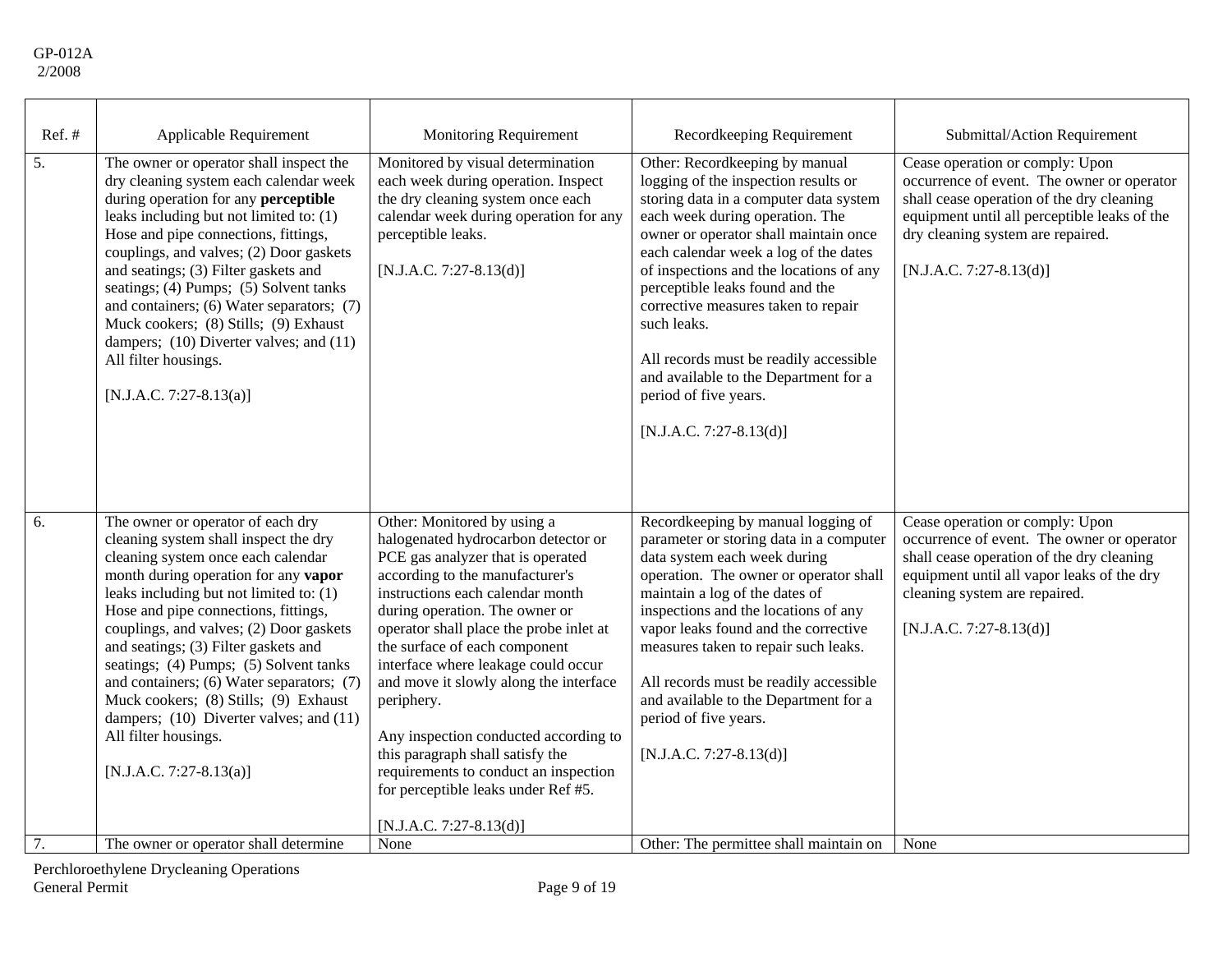| Ref.# | Applicable Requirement                                                                                                                                                                                                                                                                                                                                                                                                                                                                                                                             | Monitoring Requirement | Recordkeeping Requirement                                                                                                                       | Submittal/Action Requirement |
|-------|----------------------------------------------------------------------------------------------------------------------------------------------------------------------------------------------------------------------------------------------------------------------------------------------------------------------------------------------------------------------------------------------------------------------------------------------------------------------------------------------------------------------------------------------------|------------------------|-------------------------------------------------------------------------------------------------------------------------------------------------|------------------------------|
|       | the distance from the closest point of the<br>dry cleaning facility to the nearest<br>sensitive receptor for the purpose of<br>determining applicability with the<br>information presented in the application.<br>The distance to the nearest sensitive<br>receptor shall not be less than the Option<br>selected in the Table in Section V above.<br>$[N.J.A.C.7:27-8.13(a)]$                                                                                                                                                                     |                        | site a diagram showing the shortest<br>distance from the dry cleaning facility<br>to the nearest sensitive receptor.<br>[N.J.A.C. 7:27-8.13(a)] |                              |
| 8.    | All additions of perchloroethylene to the<br>dry cleaning system storage tanks must<br>be made through a spill proof attachment<br>that includes a vapor balance system<br>with the delivery vessel or container.<br>Connections between the delivery vessel<br>or container and the dry cleaning<br>machine storage tanks shall be designed<br>to be drip free, with fittings that are<br>locked in place during filling operations.<br>[N.J.A.C. 7:27-8.13(a)]                                                                                   | None                   | None                                                                                                                                            | None                         |
| 9.    | Perchloroethylene contaminated<br>wastewater from a dry cleaning system<br>shall not be treated with equipment such<br>as misters, or other devices that<br>"atomize", "spray" or "fog" the<br>perchloroethylene contaminated<br>wastewater. Perchloroethylene<br>contaminated wastewater from a dry<br>cleaning system shall be:<br>Treated as hazardous waste and<br>1.<br>removed for disposal by an<br>approved hazardous waste<br>transporter and sent to an approved<br>hazardous waste treatment and<br>storage facility in accordance with | None                   | None                                                                                                                                            | None                         |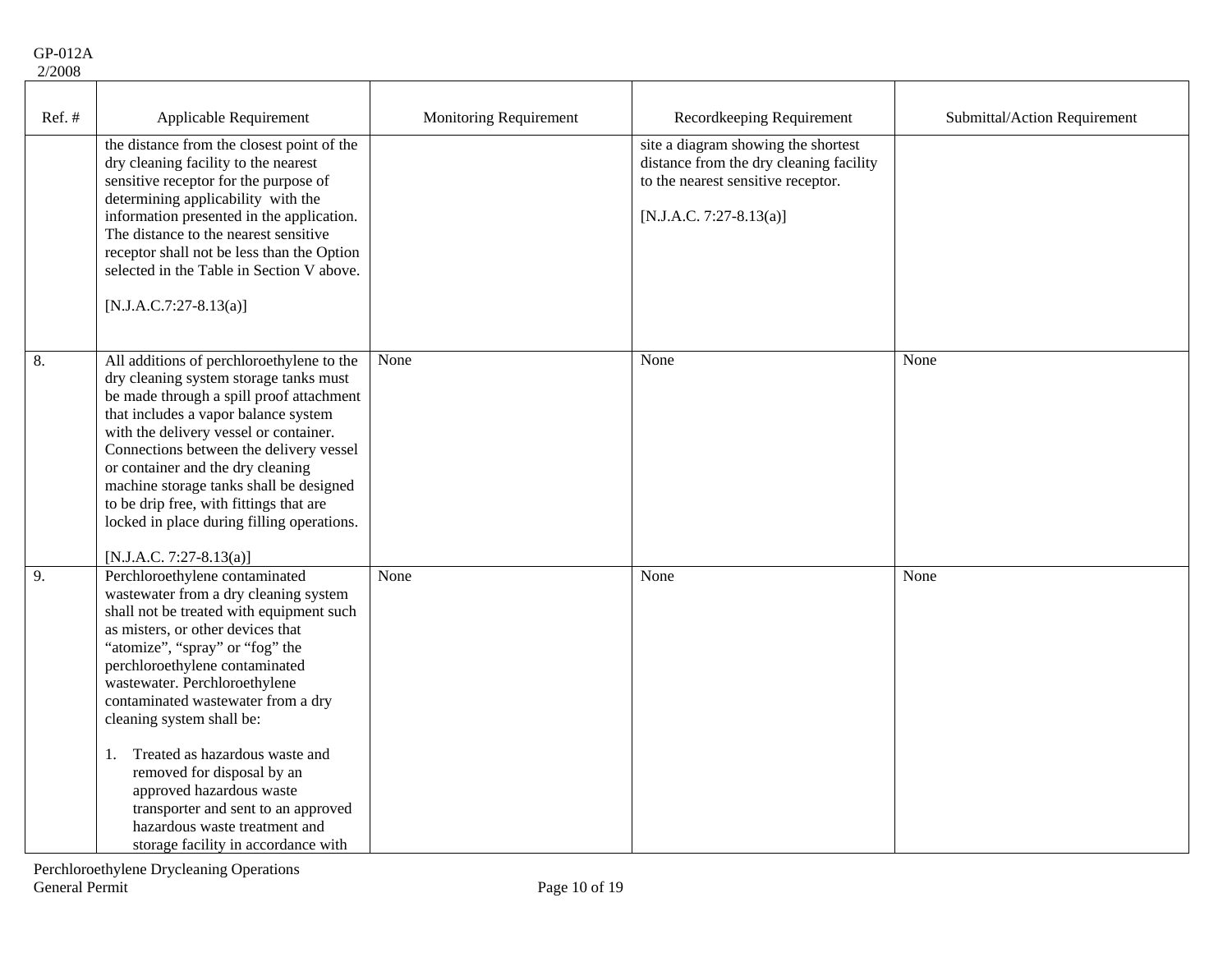| 20 K |  |
|------|--|
|      |  |

| Ref.# | Applicable Requirement                                                                                                                                                                                                                                                                                                                                                                                       | <b>Monitoring Requirement</b>                                                                                                                                                                                                                                                                                                                                                                                                                                                                                                                                                                                                                                                                                                                                                                                                                                             | Recordkeeping Requirement                                                                                                                                                                                                                                                                                                                                                                                                                                                                                                                                                                                                                                                       | Submittal/Action Requirement                                                                                                                                                                                                                                                                                                                                                                                                                                                                                                                                                                              |
|-------|--------------------------------------------------------------------------------------------------------------------------------------------------------------------------------------------------------------------------------------------------------------------------------------------------------------------------------------------------------------------------------------------------------------|---------------------------------------------------------------------------------------------------------------------------------------------------------------------------------------------------------------------------------------------------------------------------------------------------------------------------------------------------------------------------------------------------------------------------------------------------------------------------------------------------------------------------------------------------------------------------------------------------------------------------------------------------------------------------------------------------------------------------------------------------------------------------------------------------------------------------------------------------------------------------|---------------------------------------------------------------------------------------------------------------------------------------------------------------------------------------------------------------------------------------------------------------------------------------------------------------------------------------------------------------------------------------------------------------------------------------------------------------------------------------------------------------------------------------------------------------------------------------------------------------------------------------------------------------------------------|-----------------------------------------------------------------------------------------------------------------------------------------------------------------------------------------------------------------------------------------------------------------------------------------------------------------------------------------------------------------------------------------------------------------------------------------------------------------------------------------------------------------------------------------------------------------------------------------------------------|
|       | N.J.A.C. 7:26G;<br>Evaporated by heat after at least one<br>2.<br>cycle of physical separation and<br>carbon filtration. Wastewater<br>evaporators shall be operated to<br>ensure that no liquid<br>perchloroethylene or visible<br>emulsion is allowed to vaporize; or<br>Discharged to a publicly owned<br>3.<br>treatment works (POTW) in<br>accordance with N.J.A.C. 7:14A.<br>$[N.J.A.C. 7:27-8.13(a)]$ |                                                                                                                                                                                                                                                                                                                                                                                                                                                                                                                                                                                                                                                                                                                                                                                                                                                                           |                                                                                                                                                                                                                                                                                                                                                                                                                                                                                                                                                                                                                                                                                 |                                                                                                                                                                                                                                                                                                                                                                                                                                                                                                                                                                                                           |
| 10.   | The owner or operator shall route the<br>air-perchloroethylene gas-vapor stream<br>contained within each dry cleaning<br>machine through a refrigerated<br>condenser or an equivalent control<br>device.<br>(Note: see Reference #2, New Jersey<br>State Condition is more stringent)<br>[40 CFR 63.322(b)(1)]                                                                                               | Monitored by pressure measurement<br>device each week during operation.<br>The owner or operator shall monitor<br>the following parameters, as<br>applicable, on a weekly basis:<br>(1) The refrigeration system high<br>pressure and low pressure during the<br>drying phase to determine if they are in<br>the range specified in the<br>manufacturer's operating instructions.<br>(2) If the machine is not equipped with<br>refrigeration system pressure gauges,<br>the temperature of the air-<br>perchloroethylene gas-vapor stream on<br>the outlet side of the refrigerated<br>condenser on a dry-to-dry machine,<br>dryer, or a reclaimer with a<br>temperature sensor to determine if it is<br>equal to or less than 7.2 degrees C (45<br>degrees F) before the end of the cool-<br>down or drying cycle while the gas-<br>vapor stream is flowing through the | Recordkeeping by manual logging of<br>parameter or storing data in a computer<br>each week during operation.<br>The owner or operator of a dry<br>cleaning facility shall maintain a log<br>on site and show it upon request for a<br>period of five (5) years, the following<br>information:<br>(1) The dates of repair and records of<br>written or verbal orders for repair parts<br>to demonstrate compliance with 40<br>CFR 63.322(n); and<br>(2) The date and temperature sensor<br>monitoring results to comply with 40<br>CFR 63.322(b).<br>(Note: see Reference #2, New Jersey<br>State Condition is more stringent)<br>[40CFR63.324(d)4] and<br>[40 CFR 63.324(d)(5)] | Repair equipment: Upon occurrence of<br>event. If the monitored high and low<br>pressure readings are not in the<br>manufacturer's specified range or the<br>monitored temperature exceeds 7.2 degrees<br>C (45 degrees F), adjustments or repairs<br>shall be made to the dry cleaning system. If<br>repair parts must be ordered, either a written<br>or verbal order for those parts shall be<br>initiated within two (2) working days of<br>detecting such a parameter value. Such<br>repair parts shall be installed within five (5)<br>working days after receipt.<br>$[40 \text{ CFR } 63.322(n)]$ |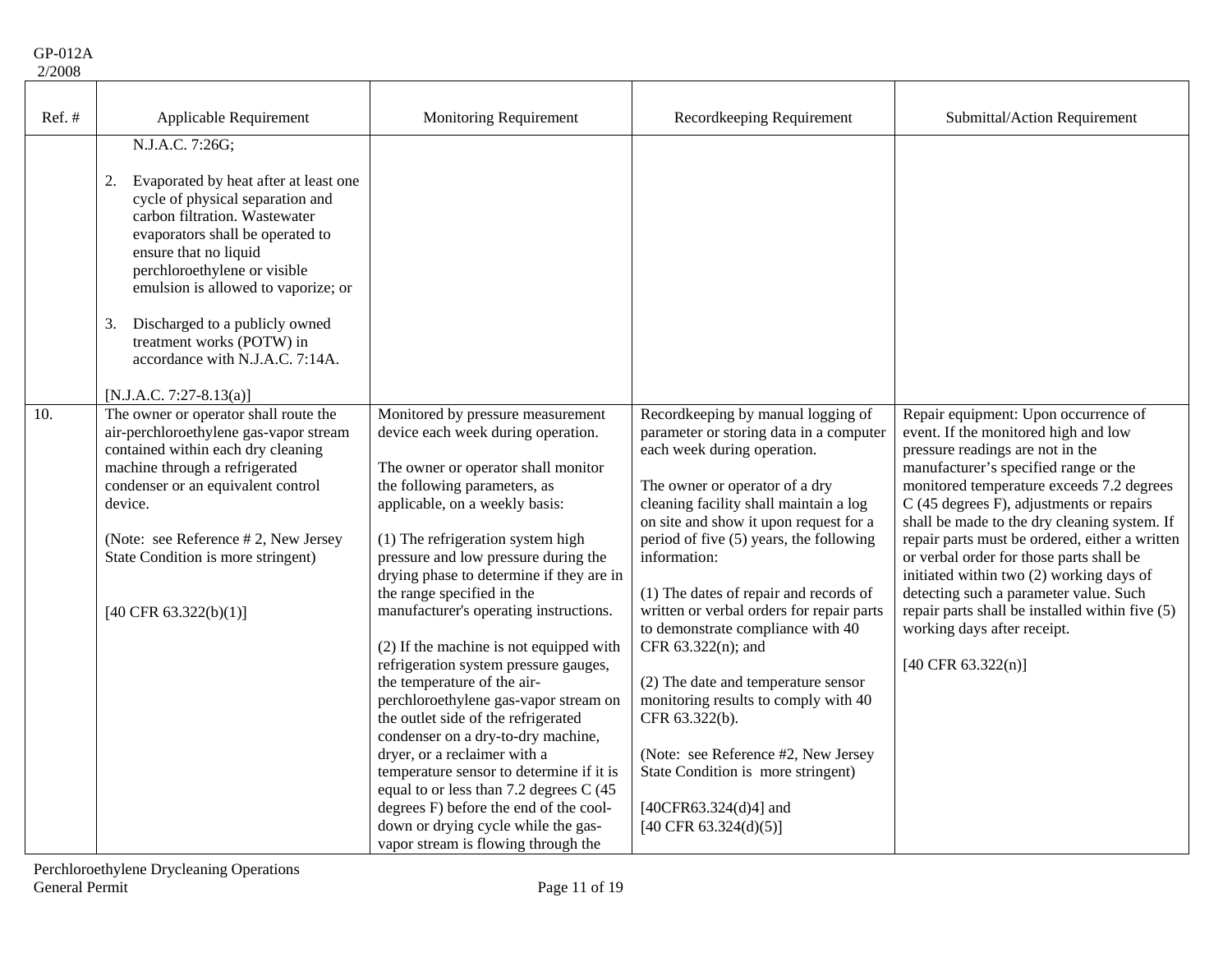| . | $\cdots$ |  |
|---|----------|--|
|   | 2/2008   |  |

| $Ref.$ # | Applicable Requirement | <b>Monitoring Requirement</b>                                                                                                                                                                                                                                                                                                                    | Recordkeeping Requirement | Submittal/Action Requirement |
|----------|------------------------|--------------------------------------------------------------------------------------------------------------------------------------------------------------------------------------------------------------------------------------------------------------------------------------------------------------------------------------------------|---------------------------|------------------------------|
|          |                        | condenser.                                                                                                                                                                                                                                                                                                                                       |                           |                              |
|          |                        | The temperature sensor shall be used<br>according to the manufacturer's<br>instructions and shall be designed to<br>measure a temperature of 7.2 degrees<br>C (45 degrees F) to an accuracy of $+/-$<br>1.1 degrees $C$ (+/- 2 degrees F).<br>(Note: see Reference #2, New Jersey<br>State Condition is more stringent)<br>[40 CFR 63.323(a)(1)] |                           |                              |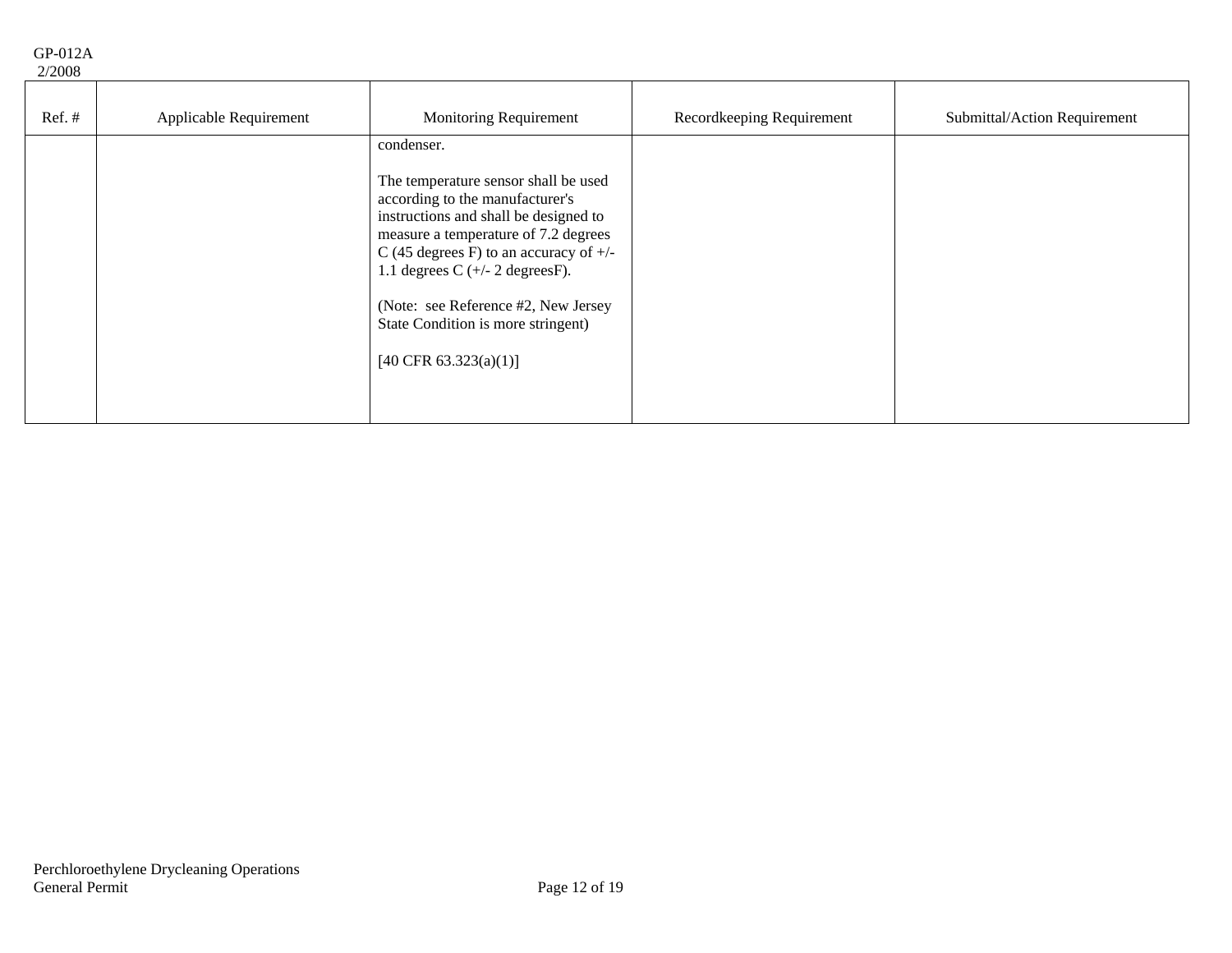| Ref.#             | Applicable Requirement                                                                                                                                                                                                                                                                               | <b>Monitoring Requirement</b> | Recordkeeping Requirement | Submittal/Action Requirement |
|-------------------|------------------------------------------------------------------------------------------------------------------------------------------------------------------------------------------------------------------------------------------------------------------------------------------------------|-------------------------------|---------------------------|------------------------------|
| 11.               | The owner or operator shall eliminate<br>any emissions of perchloroethylene<br>during the transfer of articles between<br>the washer and dryer(s).<br>[40 CFR $63.322(b)(2)$ ]                                                                                                                       | None.                         | None.                     | None.                        |
| 12.               | The owner or operator shall close the<br>door of each dry cleaning machine<br>immediately after transferring articles to<br>or from the machine, and shall keep the<br>door closed at all other times.<br>[40 CFR $63.322(c)$ ]                                                                      | None                          | None                      | None                         |
| 13.               | The owner or operator shall operate and<br>maintain the system according to<br>manufacturers' specifications and<br>recommendations.<br>[40 CFR 63.322(d)]                                                                                                                                           | None                          | None                      | None                         |
| $\overline{14}$ . | The owner or operator shall operate the<br>refrigerated condenser not to vent or<br>release the air-perchloroethylene gas-<br>vapor stream contained within the dry<br>cleaning machine to the atmosphere<br>while the dry cleaning equipment drum<br>is rotating.<br>$[40 \text{ CFR } 63.322(e)1]$ | None                          | None                      | None                         |
| $\overline{15}$ . | The owner or operator shall operate the<br>refrigerated condenser to prevent air<br>drawn into the dry cleaning machine<br>when the door of the machine is open<br>from passing through the refrigerated<br>condenser.<br>[40 CFR $63.322(e)3$ ]                                                     | None                          | None                      | None                         |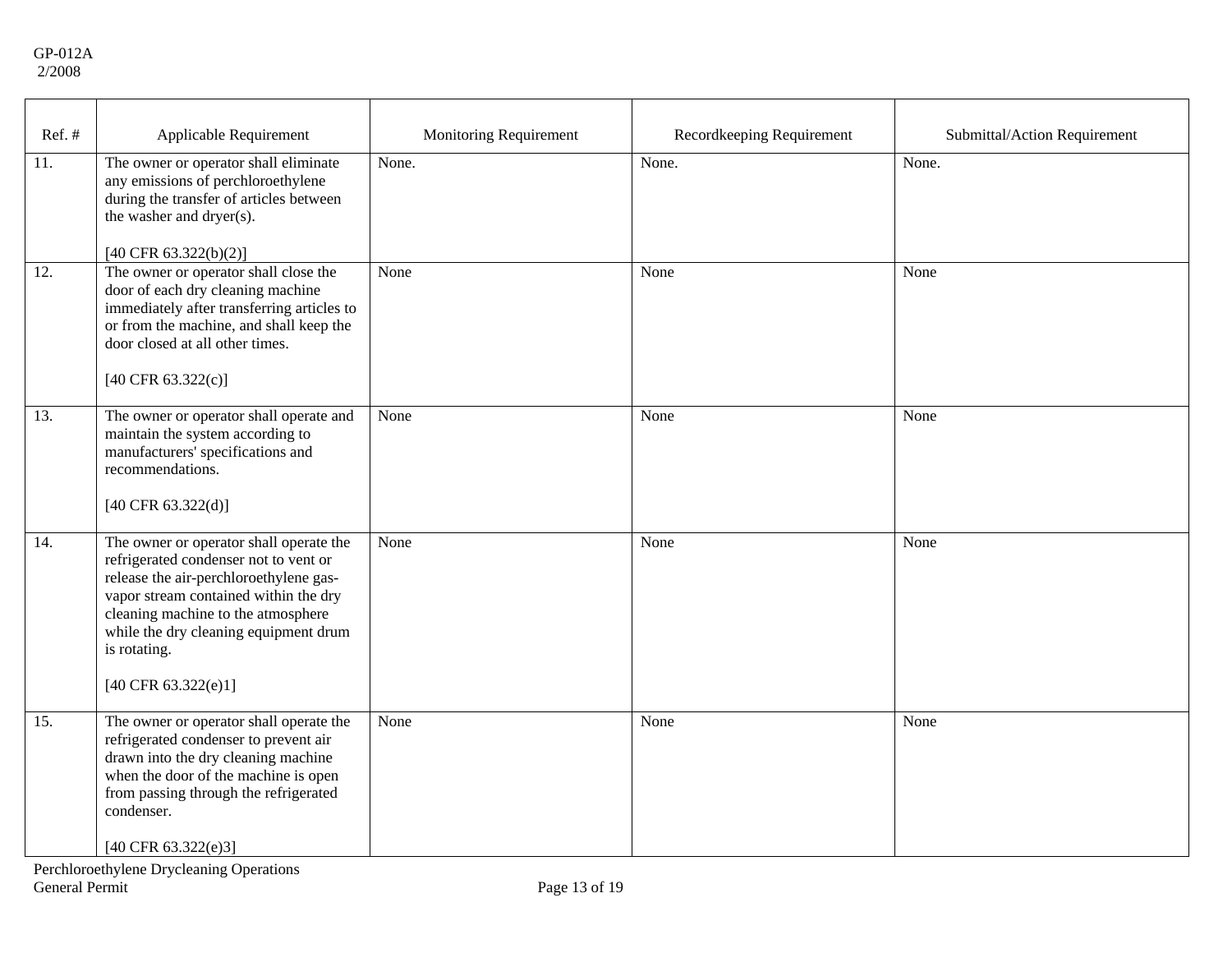GP-012A 2/2008

| Ref. # | Applicable Requirement                                                                                                                                                                                                                                                                                                                                                                                                                                                                                                                                                                                                                 | Monitoring Requirement                                                                                                                                                                                    | Recordkeeping Requirement                                                                                                                                                                                                                                                                                                                                                                                                                                                                                                                                                                                                   | Submittal/Action Requirement                                                                                                                                                                                                                                                                                                                                                                                                                                                                                                                                   |
|--------|----------------------------------------------------------------------------------------------------------------------------------------------------------------------------------------------------------------------------------------------------------------------------------------------------------------------------------------------------------------------------------------------------------------------------------------------------------------------------------------------------------------------------------------------------------------------------------------------------------------------------------------|-----------------------------------------------------------------------------------------------------------------------------------------------------------------------------------------------------------|-----------------------------------------------------------------------------------------------------------------------------------------------------------------------------------------------------------------------------------------------------------------------------------------------------------------------------------------------------------------------------------------------------------------------------------------------------------------------------------------------------------------------------------------------------------------------------------------------------------------------------|----------------------------------------------------------------------------------------------------------------------------------------------------------------------------------------------------------------------------------------------------------------------------------------------------------------------------------------------------------------------------------------------------------------------------------------------------------------------------------------------------------------------------------------------------------------|
| 16.    | The owner or operator shall drain all<br>cartridge filters in their housing, or other<br>sealed container, for a minimum of<br>twenty four (24) hours, or shall treat<br>such filters in an equivalent manner,<br>before the removal from the dry cleaning<br>facility.<br>$[40 \text{ CFR } 63.322(i)]$                                                                                                                                                                                                                                                                                                                               | None                                                                                                                                                                                                      | None                                                                                                                                                                                                                                                                                                                                                                                                                                                                                                                                                                                                                        | None                                                                                                                                                                                                                                                                                                                                                                                                                                                                                                                                                           |
| 17.    | The owner or operator shall store all<br>PCE and wastes that contain PCE in<br>solvent containers with no perceptible<br>leaks. The exception to this requirement<br>is that containers for separator water<br>may be uncovered, as necessary, for<br>proper operation of the machine and<br>still.<br>$[40 \text{ CFR } 63.322(j)]$                                                                                                                                                                                                                                                                                                   | None                                                                                                                                                                                                      | None                                                                                                                                                                                                                                                                                                                                                                                                                                                                                                                                                                                                                        | None                                                                                                                                                                                                                                                                                                                                                                                                                                                                                                                                                           |
| 18.    | The owner or operator of a dry cleaning<br>system shall inspect the system weekly<br>for <b>perceptible</b> leaks while the dry<br>cleaning system is operating. The<br>following components shall be<br>inspected: (1) Hose and pipe<br>connections, fittings, couplings, and<br>valves; (2) Door gaskets and seatings;<br>(3) Filter gaskets and seatings; (4)<br>Pumps; (5) Solvent tanks and<br>containers; (6) Water separators; (7)<br>Muck cookers; (8) Stills; (9) Exhaust<br>dampers; (10) Diverter valves; and (11)<br>All filter housings.<br>(Note: see Reference $# 5$ , New Jersey<br>State condition is more stringent) | Monitored by visual determination<br>each week during operation. Inspect<br>the dry cleaning system once each<br>calendar week during operation for any<br>perceptible leaks.<br>$[N.J.A.C.7:27-8.13(d)]$ | Recordkeeping by manual logging of<br>parameter or storing data in a computer<br>data system each week during<br>operation. The owner or operator of a<br>dry cleaning facility shall maintain a<br>log on site and show it upon request<br>for a period of five $(5)$ years, the<br>following information:<br>(1) The dates when the dry cleaning<br>system components are inspected for<br>leaks, as specified in 40 CFR<br>$63.322(k)$ , and the name or location of<br>dry cleaning components where leaks<br>are detected; and<br>(2) The dates of repairs and records of<br>written or verbal orders for repair parts | Repair equipment: Upon occurrence of<br>event. The owner or operator of a dry<br>cleaning system shall repair all perceptible<br>leaks detected during the inspection within<br>24 hours. If repair parts must be ordered,<br>either a written or verbal order for those<br>parts shall be initiated within two (2)<br>working days of detecting such a leak, and<br>shall be installed within five (5) working<br>days after receipt.<br>(Note: see Reference # 5, New Jersey State<br>Condition is more stringent)<br>$[40 \text{ CFR } 63.322 \text{ (m)}]$ |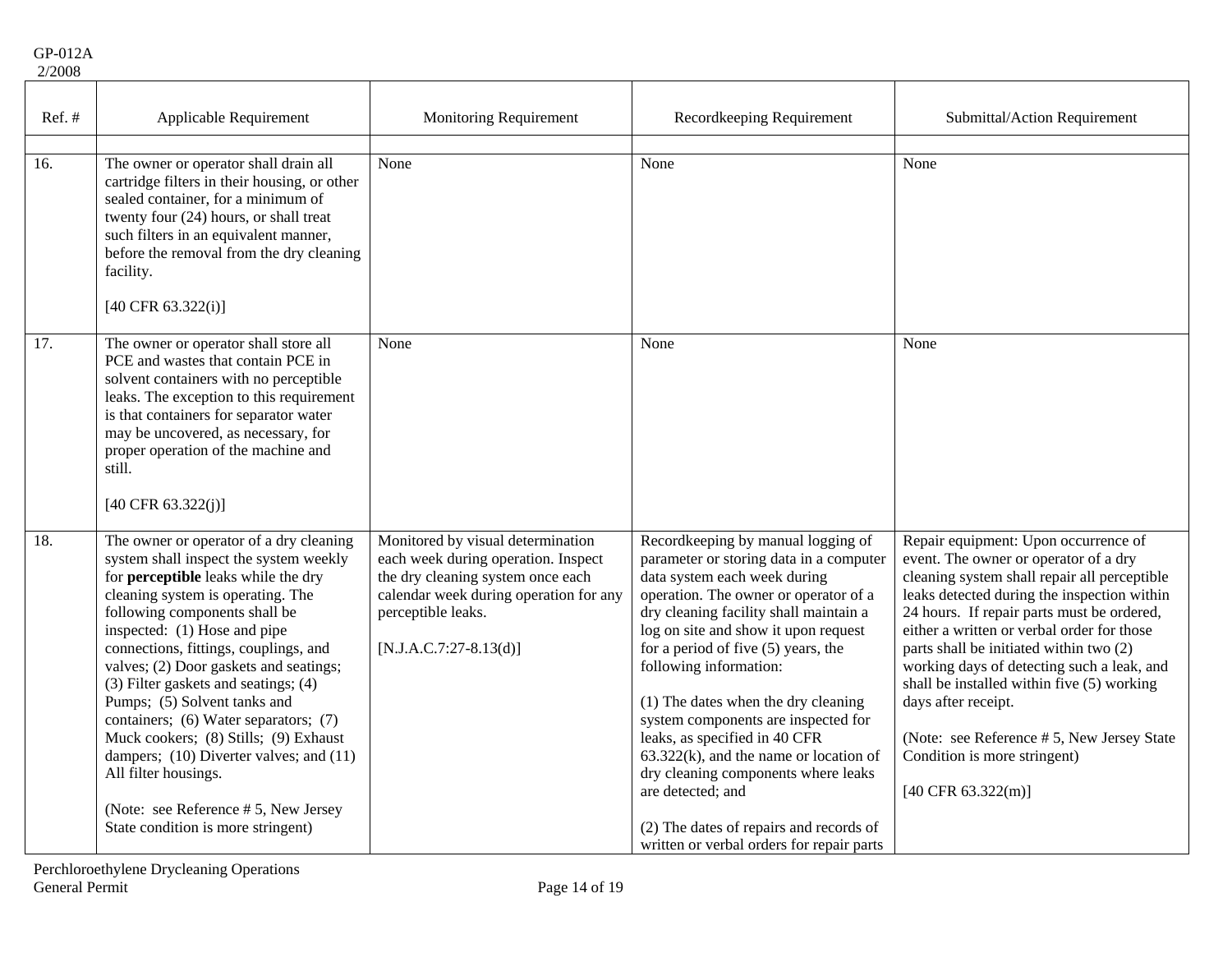GP-012A 2/2008

| $\sim$   |                               |                               |                                                                               |                              |
|----------|-------------------------------|-------------------------------|-------------------------------------------------------------------------------|------------------------------|
| $Ref.$ # | Applicable Requirement        | <b>Monitoring Requirement</b> | Recordkeeping Requirement                                                     | Submittal/Action Requirement |
|          | $[40 \text{ CFR } 63.322(k)]$ |                               | to demonstrate compliance with 40<br>CFR $63.322(m)$                          |                              |
|          |                               |                               | (Note: see Reference $# 5$ , new Jersey<br>State Condition is more stringent) |                              |
|          |                               |                               | [40 CFR 63.324(d)(3)] and [40 CFR<br>$63.324(d)4$ ]                           |                              |
|          |                               |                               |                                                                               |                              |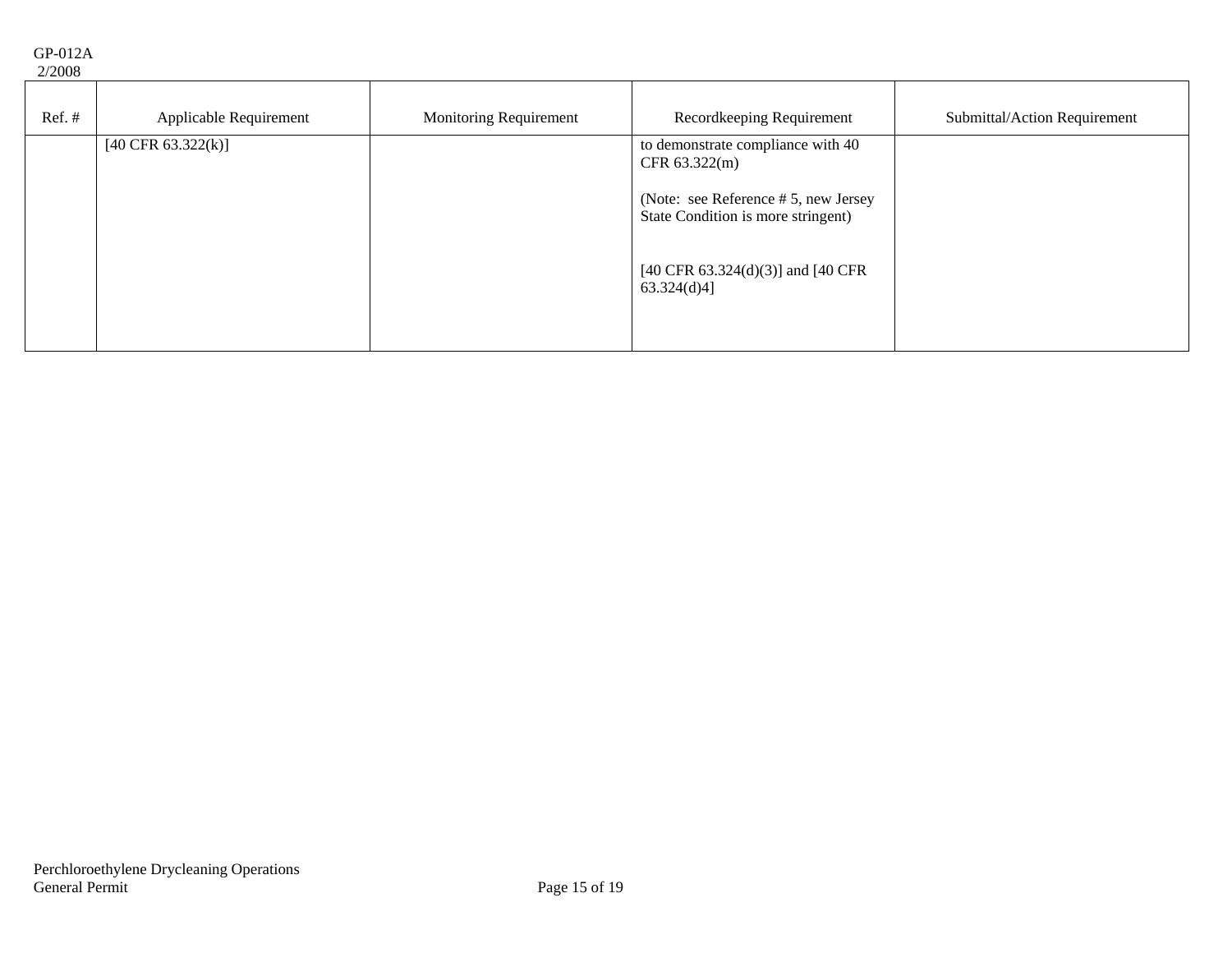| $Ref.$ #          | Applicable Requirement                                                                                                                                                                                                                                                                                                                                                                                                                                                                                                                                                                                          | <b>Monitoring Requirement</b>                                                                                                                                                                                                                                                                                                                                                                                                                                                                                                                                                                                                                          | Recordkeeping Requirement                                                                                                                                                                                                                                                                                                                                                                                                                                                                                                                                                                                                                                                                                                                                                                                                 | Submittal/Action Requirement                                                                                                                                                                                                                                                                                                                                                                                                                                                                                                                                             |
|-------------------|-----------------------------------------------------------------------------------------------------------------------------------------------------------------------------------------------------------------------------------------------------------------------------------------------------------------------------------------------------------------------------------------------------------------------------------------------------------------------------------------------------------------------------------------------------------------------------------------------------------------|--------------------------------------------------------------------------------------------------------------------------------------------------------------------------------------------------------------------------------------------------------------------------------------------------------------------------------------------------------------------------------------------------------------------------------------------------------------------------------------------------------------------------------------------------------------------------------------------------------------------------------------------------------|---------------------------------------------------------------------------------------------------------------------------------------------------------------------------------------------------------------------------------------------------------------------------------------------------------------------------------------------------------------------------------------------------------------------------------------------------------------------------------------------------------------------------------------------------------------------------------------------------------------------------------------------------------------------------------------------------------------------------------------------------------------------------------------------------------------------------|--------------------------------------------------------------------------------------------------------------------------------------------------------------------------------------------------------------------------------------------------------------------------------------------------------------------------------------------------------------------------------------------------------------------------------------------------------------------------------------------------------------------------------------------------------------------------|
| 19.               | The owner or operator of a dry cleaning<br>system shall inspect the components<br>listed below for vapor leaks monthly<br>while the component is in operation: $(1)$<br>Hose and pipe connections, fittings,<br>couplings, and valves; (2) Door gaskets<br>and seatings; (3) Filter gaskets and<br>seatings; (4) Pumps; (5) Solvent tanks<br>and containers; (6) Water separators;<br>$(7)$ Muck cookers; $(8)$ Stills; $(9)$<br>Exhaust dampers; (10) Diverter valves;<br>and (11) All filter housings.<br>(Note: see Reference # 6, New Jersey<br>State condition is more stringent)<br>[40 CFR 63.322(o)(1)] | Other: Monitored by using a<br>halogenated hydrocarbon detector or<br>PCE gas analyzer that is operated<br>according to the manufacturer's<br>instructions. The operator shall place<br>the probe inlet at the surface of each<br>component interface where leakage<br>could occur and move it slowly along<br>the interface periphery.<br>Any inspection conducted according to<br>this paragraph shall satisfy the<br>requirements to conduct an inspection<br>for perceptible leaks under Ref #18 in<br>accordance with 40 CFR 63.322(k)<br>(Note: see References # 6, New Jersey<br>State condition is more stringent)<br>[40 CFR 63.322(o)(1)(i)] | Recordkeeping by manual logging of<br>parameter or storing data in a computer<br>data system each month during<br>operation. The owner or operator of a<br>dry cleaning facility shall maintain a<br>log on site and show it upon request<br>for a period of five $(5)$ years, the<br>following information:<br>(1) The dates when the dry cleaning<br>system components are inspected for<br>leaks, as specified in 40 CFR<br>$63.322(o)(1)$ , and the name or location<br>of dry cleaning components where<br>leaks are detected; and<br>(2) The dates of repair and records of<br>written or verbal orders for repair parts<br>to demonstrate compliance with 40<br>CFR 63.322(m)<br>(Note: see Reference # 6, New Jersey<br>State Condition is more stringent)<br>[40 CFR 63.324(d)3] and [40 CFR<br>$63.324(d)(4)$ ] | Repair equipment: Upon occurrence of<br>event. The owner or operator of a dry<br>cleaning facility shall repair all vapor leaks<br>detected during the inspection within 24<br>hours. If repair parts must be ordered,<br>either a written or verbal order for those<br>parts shall be initiated within two (2)<br>working days of detecting such a leak. Such<br>repair parts shall be installed within five (5)<br>working days after receipt.<br>(Note: see Reference # 6, New Jersey State<br>Condition is more stringent)<br>$[40 \text{ CFR } 63.322 \text{ (m)}]$ |
| $\overline{20}$ . | The owner or operator of each dry<br>cleaning facility installed after<br>December 21, 2005, shall measure the<br>concentration of PCE in the dry cleaning<br>equipment drum at the end of the dry<br>cleaning cycle weekly with a<br>colorimetric detector tube or PCE gas<br>analyzer to determine that the PCE<br>concentration is equal to or less than 300<br>parts per million by volume.                                                                                                                                                                                                                 | Other: Monitored by colorimetric<br>detector tube or PCE gas analyzer each<br>week during operation. The owner or<br>operator shall:<br>(1) Use a colorimetric detector tube or<br>PCE gas analyzer designed to measure<br>a concentration of 300 parts per<br>million by volume of PCE in air to an<br>accuracy of $+/- 75$ parts per million by<br>volume; and                                                                                                                                                                                                                                                                                       | Recordkeeping by manual logging of<br>parameter or storing data in a computer<br>data system each week during<br>operation. The owner or operator shall<br>maintain a log of the dates of repairs<br>and records of written or verbal orders<br>for repairs parts to demonstrate<br>compliance with 40 CFR 63.322(n).<br>[40 CFR 63.324(d)]                                                                                                                                                                                                                                                                                                                                                                                                                                                                               | Repair equipment: Upon occurrence of<br>event. The owner or operator of a dry<br>cleaning facility shall repair the dry<br>cleaning equipment if the monitored results<br>are above 300 ppm within 24 hours.<br>If repair parts must be ordered, either a<br>written or verbal order for such parts shall<br>be initiated within two (2) working days of<br>detecting such a parameter value. Such<br>repair parts shall be installed within five (5)                                                                                                                    |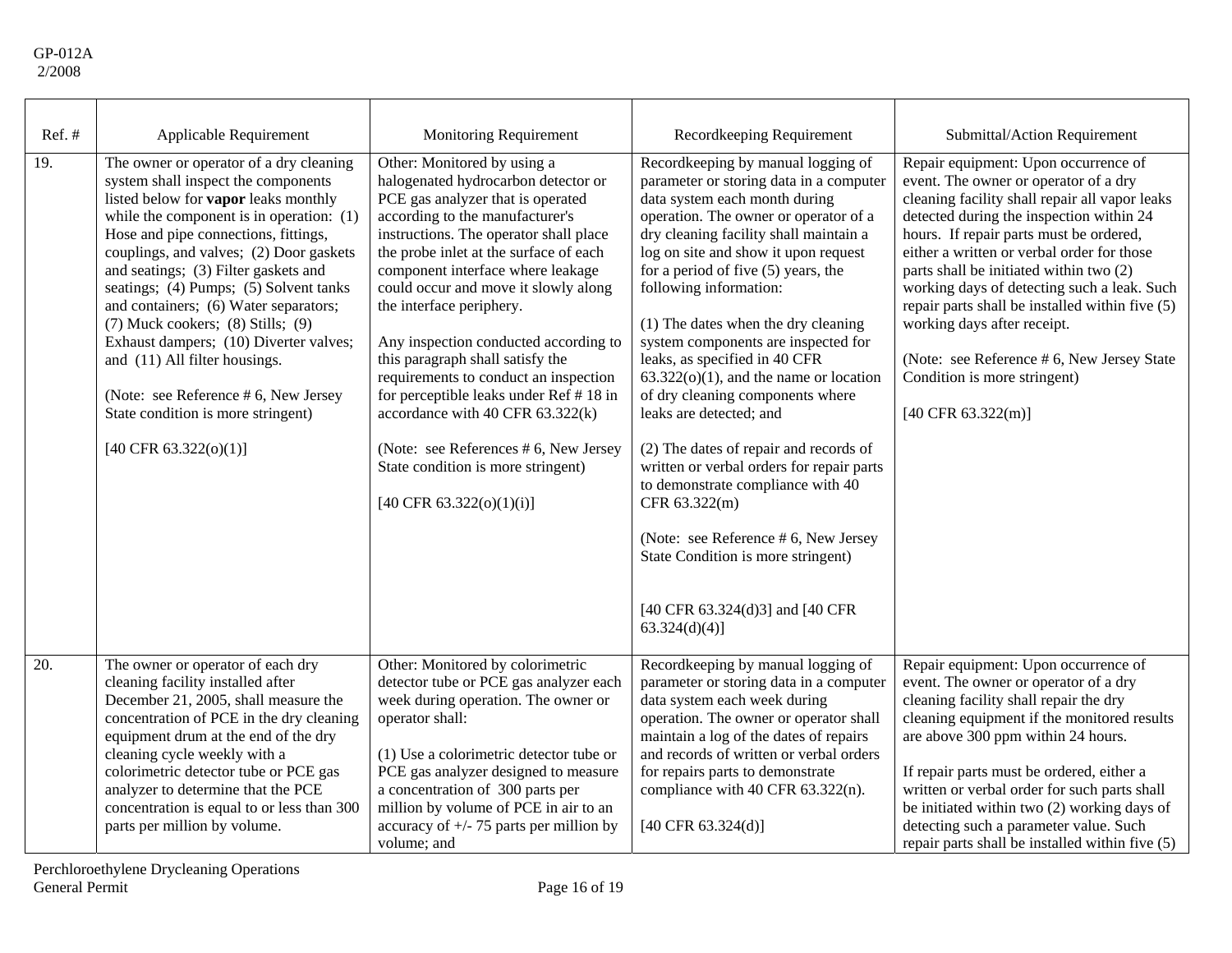| Ref.# | Applicable Requirement                                                                                                                                                                         | <b>Monitoring Requirement</b>                                                                                                                                                                                                                                                                                                                                                                                       | Recordkeeping Requirement                                                                                                                                                                                                                                                                                                                                                                                                                             | Submittal/Action Requirement                                                                                                                                                                                                                                                                                                                                                                                                                                                                                                                                                                                                                                                                                                                                            |
|-------|------------------------------------------------------------------------------------------------------------------------------------------------------------------------------------------------|---------------------------------------------------------------------------------------------------------------------------------------------------------------------------------------------------------------------------------------------------------------------------------------------------------------------------------------------------------------------------------------------------------------------|-------------------------------------------------------------------------------------------------------------------------------------------------------------------------------------------------------------------------------------------------------------------------------------------------------------------------------------------------------------------------------------------------------------------------------------------------------|-------------------------------------------------------------------------------------------------------------------------------------------------------------------------------------------------------------------------------------------------------------------------------------------------------------------------------------------------------------------------------------------------------------------------------------------------------------------------------------------------------------------------------------------------------------------------------------------------------------------------------------------------------------------------------------------------------------------------------------------------------------------------|
|       | [40 CFR $63.323(c)$ ]                                                                                                                                                                          | (2) Use the colorimetric detector tube<br>or PCE gas analyze according to the<br>manufacturer's instructions; and<br>(3) Conduct the weekly monitoring by<br>inserting the colorimetric detector tube<br>or PCE gas analyzer into the open<br>space above the articles at the rear of<br>the dry cleaning equipment drum<br>immediately upon opening the dry<br>cleaning machine door.<br>[40 CFR 63.323(c)]        |                                                                                                                                                                                                                                                                                                                                                                                                                                                       | working days after receipt.<br>$[40 \text{ CFR } 63.322(n)]$                                                                                                                                                                                                                                                                                                                                                                                                                                                                                                                                                                                                                                                                                                            |
| 21.   | The owner or operator shall determine<br>yearly perchloroethylene consumption<br>for the purpose of determining<br>applicability with 40 CFR 63.320.<br>$[40 \text{ CFR } 63.323 \text{ (d)}]$ | Monitored by calculations each month<br>during operation. The owner or<br>operator shall calculate the yearly<br>consumption on the first day of every<br>month by summing the volume of all<br>perchloroethylene purchases made in<br>each of the previous 12 months (use a<br>consumption of zero for months in<br>which there were no perchloroethylene<br>purchases).<br>$[40 \text{ CFR } 63.323 \text{ (d)}]$ | Recordkeeping by manual logging of<br>parameter or storing data in a computer<br>data system each month during<br>operation. The owner or operator shall<br>maintain the following information:<br>(1) Receipts of perchloroethylene<br>purchases; (2) The volume of<br>perchloroethylene purchased; and (3)<br>The calculation and result of the yearly<br>perchloroethylene consumption<br>determination.<br>$[40 \text{ CFR } 63.324 \text{ (d)}]$ | Submit a report: Once initially. The owner<br>or operator of a dry cleaning facility shall<br>submit by registered mail on or before July<br>27, 2008, a notification of compliance status<br>signed by a responsible official who shall<br>certify its accuracy to:<br><b>USEPA</b> Region 2<br>Attention: Chief of Air Compliance Branch<br>290 Broadway NY, NY 10007-1866<br>and<br>New Jersey Department of Environmental<br>Protection<br>Bureau of Air Quality Evaluation<br>Attention: Bureau Chief<br>P.O. Box 027<br>401 East State Street<br>Trenton, NJ 08625-0027<br>The notification shall contain: (1) The<br>name and address of the owner or operator;<br>(2) The address (that is, physical location)<br>of the dry cleaning facility; (3) If they are |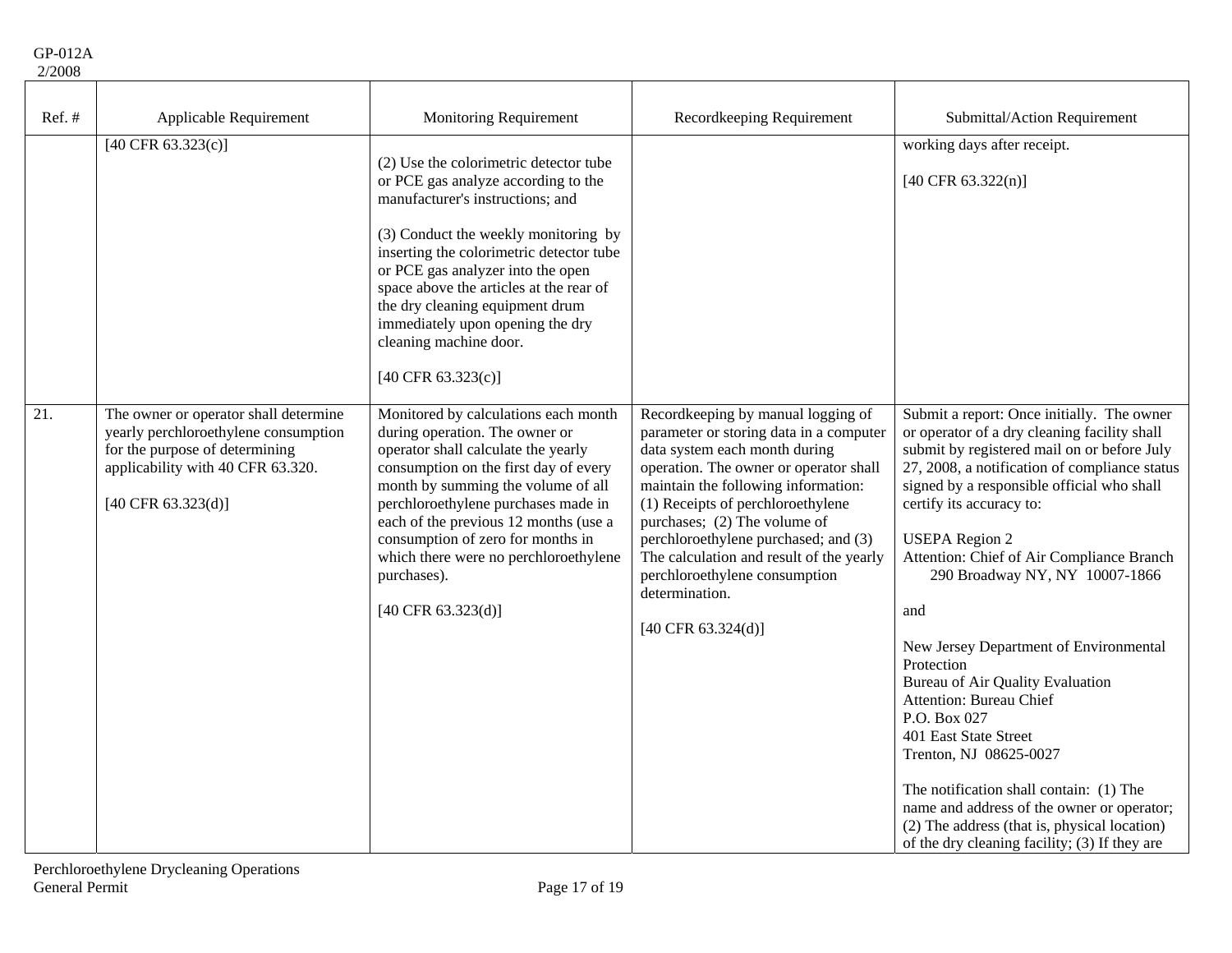| $Ref. \#$ | Applicable Requirement | <b>Monitoring Requirement</b> | Recordkeeping Requirement | Submittal/Action Requirement                                                                                                                                                                                                                                                                                                                                                                                                                                                                                                                                                                                                      |
|-----------|------------------------|-------------------------------|---------------------------|-----------------------------------------------------------------------------------------------------------------------------------------------------------------------------------------------------------------------------------------------------------------------------------------------------------------------------------------------------------------------------------------------------------------------------------------------------------------------------------------------------------------------------------------------------------------------------------------------------------------------------------|
|           |                        |                               |                           | located in a building with a residence(s),<br>even if the residence is vacant at the time of<br>this notification; (4) If they are located in a<br>building with no other tenants, leased space,<br>or owner occupants; (5) Whether they are a<br>major or area source; (6) The yearly PCE<br>solvent consumption based upon the yearly<br>solvent consumption calculated according<br>to 40 CFR $63.323(d)$ ; (7) Whether or not<br>they are in compliance with each applicable<br>requirement of 40 CFR 63.322; and (8) All<br>information contained in the statement is<br>accurate and true.<br>$[40 \text{ CFR } 63.324(f)]$ |